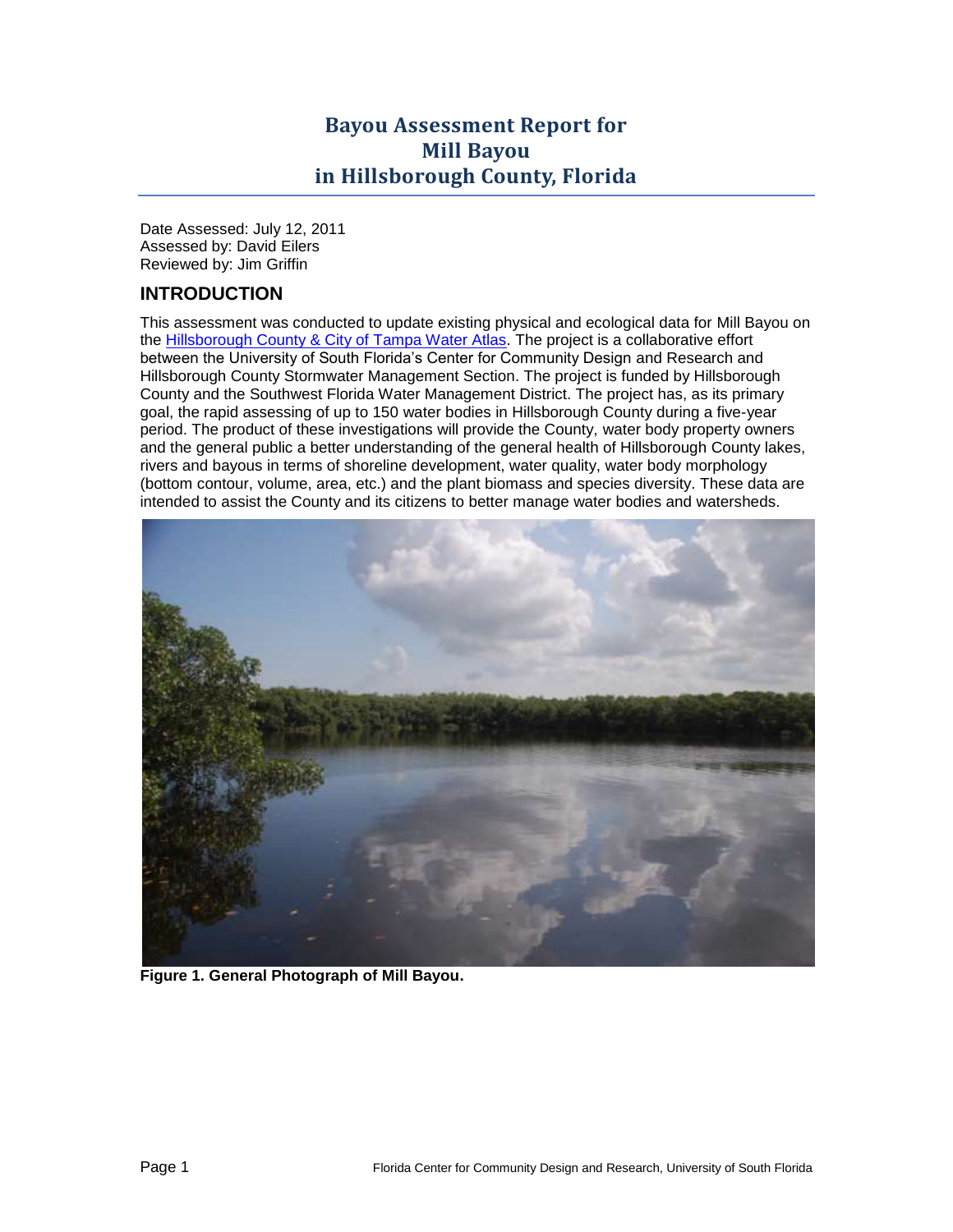*The first section* of the report provides the results of the overall morphological assessment of the bayou. Primary data products include: a contour (bathymetric) map of the bayou, area, volume and depth statistics, and the water level at the time of assessment. These data are useful for evaluating trends and for developing management actions such as plant management where depth and bayou volume are needed.

**The second section** provides the results of the vegetation assessment conducted on the bayou. These results can be used to better understand and manage vegetation in the bayou. A list is provided with the different plant species found at various sites around the bayou. Potentially invasive, exotic (non-native) species are identified in a plant list and the percent of exotics is presented in a summary table. Watershed values provide a means of reference.

<span id="page-1-1"></span>**The third section** provides the results of the water quality sampling of the bayou. Both field data and laboratory data are presented. The trophic state index (TSI)<sup>i</sup> is used to develop a general bayou health statement, which is calculated for both the water column with vegetation and the water column if vegetation were removed. These data are derived from the water chemistry and vegetative submerged biomass assessments and are useful in understanding the results of certain bayou vegetation management practices.

The intent of this assessment is to provide a starting point from which to track changes in the bayou, and where previous comprehensive assessment data is available, to track changes in the bayou's general health. These data can provide the information needed to determine changes and to monitor trends in physical condition and ecological health of the bayou.

## **Section 1: Bayou Morphology**

**Bathymetric Map<sup>ii</sup>**. [Table 1](#page-1-0) provides the bayou's morphologic parameters in various units. The bottom of the bayou was mapped using a Lowrance LCX 28C HD Wide Area Augmentation System (WAAS)<sup>fii</sup> enabled Global Positioning System (GPS) with fathometer (bottom sounder) to determine the boat's position, and bottom depth in a single measurement. The result is an estimate of the bayou's area, mean and maximum depths, and volume and the creation of a bottom contour map [\(Figure 2\)](#page-2-0). Besides pointing out the deeper fishing holes in the bayou, the morphologic data derived from this part of the assessment can be valuable to overall management of the bayou vegetation as well as providing flood storage data for flood models.

| <b>Parameter</b>  | Feet          | <b>Meters</b> | <b>Acres</b> | <b>Acre-Ft</b> | <b>Gallons</b> |
|-------------------|---------------|---------------|--------------|----------------|----------------|
| Surface Area (sq) | 4,409,520.38  | 409,657.85    | 101.23       |                |                |
| Mean Depth        | 3.65          | 1.11          |              |                |                |
| Maximum Depth     | 9.26          | 2.82          |              |                |                |
| Volume (cubic)    | 17,497,186.58 | 495,465.15    |              | 401.68         | 130,888,952    |
| Gauge (relative)  | 5.40          | .65           |              |                |                |

#### <span id="page-1-0"></span>**Table 1. Bayou Morphologic Data (Area, Depth and Volume)**

j <sup>i</sup> The trophic state index is used by the Water Atlas to provide the public with an estimate of their bayou resource quality. For more information, see end note 1.

A bathymetric map is a map that accurately depicts all of the various depths of a water body. An accurate bathymetric map is important for effective herbicide application and can be an important tool when deciding which form of management is most appropriate for a water body. Bayou volumes, hydraulic retention time and carrying capacity are important parts of bayou management that require the use of a bathymetric map.

III WAAS is a form of differential GPS (DGPS) where data from 25 ground reference stations located in the United States receive GPS signals form GPS satellites in view and retransmit these data to a master control site and then to geostationary satellites. For more information, see end note 2.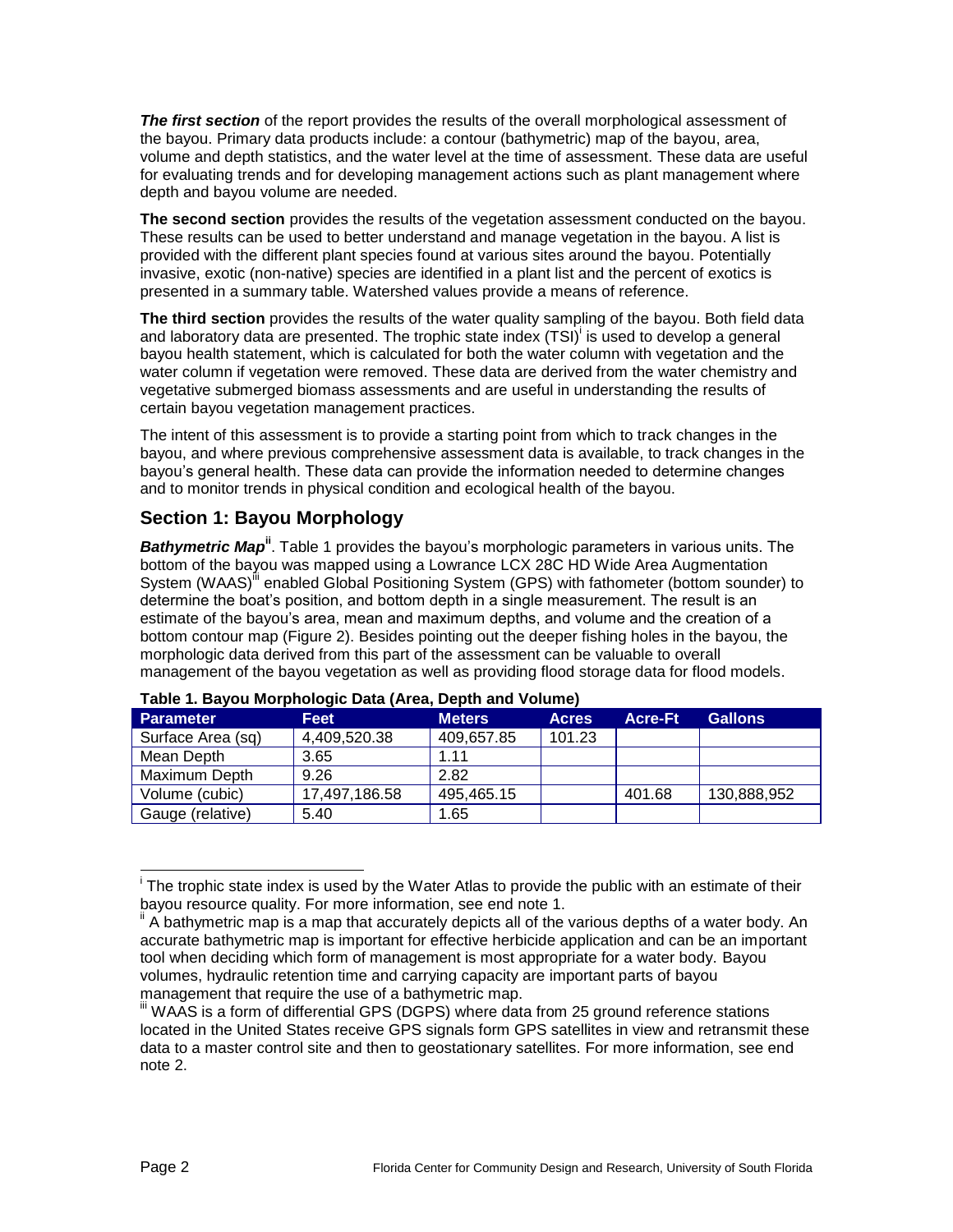

<span id="page-2-0"></span>**Figure 2. 2011 Bathymetric Contour Map for Mill Bayou**

# Mill Bayou

Section - Township - Range 18 & 19-32-19; 13-32-18



Contour Lines Expressed in 1-Foot Intervals



Bayou Perimeter Ground Level

#### EXPLANATION:

Survey Date: July 12, 2011 Bayou water level was 5.12 ft above sea level at USGS 2300500 at time of the assessment NGVD29. Contours are expressed in absolute depth below this level.

BAYOU MORPHOLOGY: Perimeter 13,228.66 ft; Area 101.22 Acres Me an Depth  $3.64$  ft; Volume 401 683 Acre-ft, (130,888,952.10 gallons); Deepest point 9.26 ft

DATA SOURCES: 2009 serial photography provided by the SWFWMD. Bayou perimeter digitized from SWFWMD 2009 aerial photographs. All contours generated by the Florida Center for Community Design and Research from survey data collected by USF Lake and Stream Assessment Program

DISCLAIMER: This map is for illustrative purposes only, and should not be used for lake navigation.

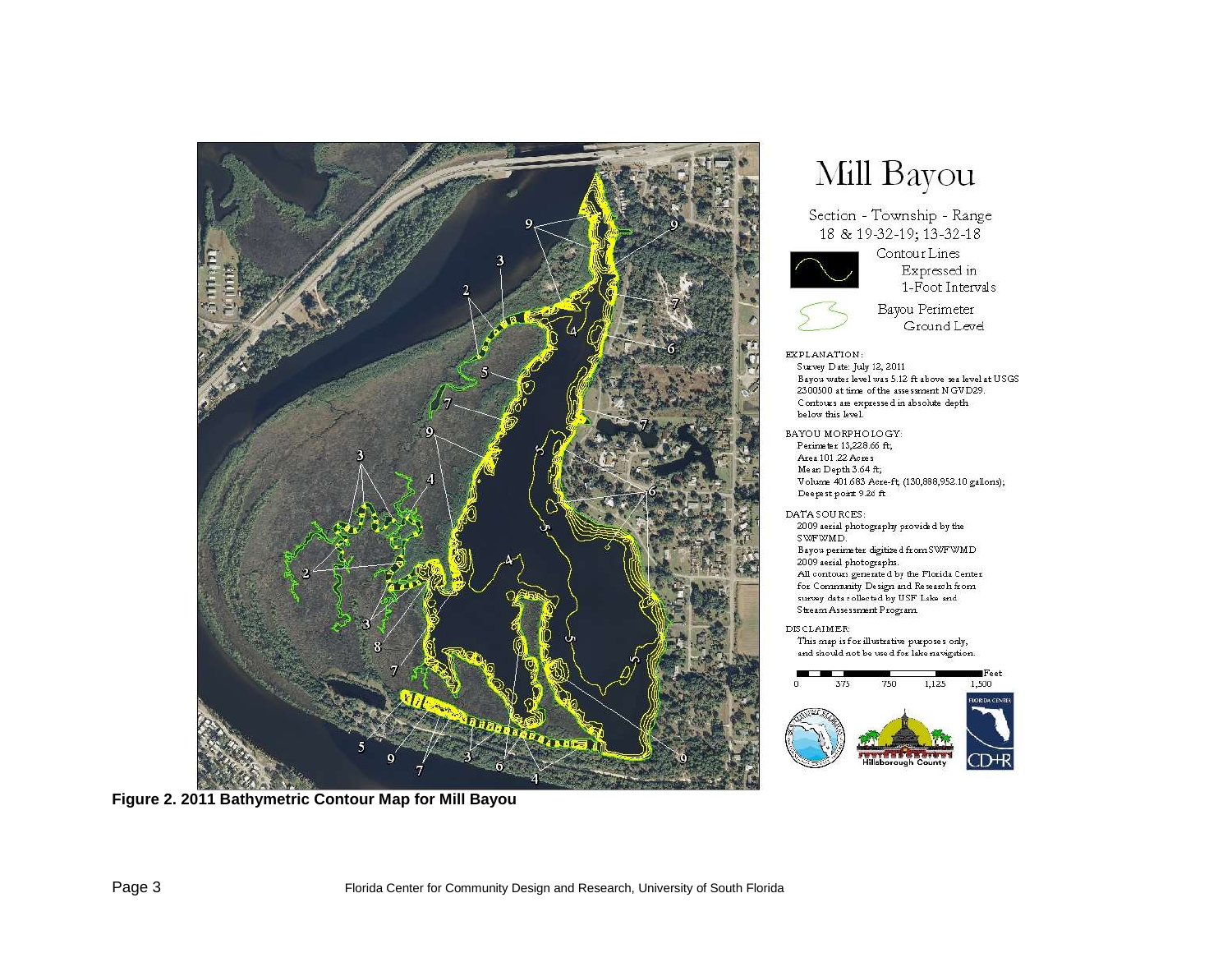# **Section 2: Bayou Ecology (Vegetation)**

The bayou's apparent vegetative cover and shoreline detail are evaluated using the latest bayou aerial photograph as shown in and by use of WAAS-enabled GPS. Submerged vegetation is determined from the analysis of bottom returns from the Lowrance 28c HD combined GPS/fathometer described earlier. As depicted in [Figure 3,](#page-5-0) 6 vegetation assessment sites were chosen for intensive sampling based on the *Bayou Assessment Protocol* (copy available on request) for a bayou of this size. The site positions are set using GPS and then loaded into a GIS mapping program (ArcGIS) for display. Each site is sampled in the three primary vegetative zones (emergent, submerged and floating)<sup>iv</sup>. The latest high resolution aerial photos are used to provide shore details (docks, structures, vegetation zones) and to calculate the extent of surface vegetation coverage. The primary indices of submerged vegetation cover and biomass for the bayou, percent area coverage (PAC) and percent volume infestation (PVI), are determined by transiting the lake by boat and employing a fathometer to collect "hard and soft return" data. These data are later analyzed for presence and absence of vegetation and to determine the height of vegetation if present. The PAC is determined from the presence and absence analysis of 100 sites in the bayou and the PVI is determined by measuring the difference between hard returns (lake bottom) and soft returns (top of vegetation) for sites (within the 100 analyzed sites) where plants are determined present.

#### **The data collected during the site vegetation sampling include vegetation type, exotic vegetation, predominant plant species and submerged vegetation biomass. The total number of species from all sites is used to approximate the total diversity of aquatic plants and the percent of invasive-exotic plants on the bayou [\(](#page-4-0)**

[Table 2\)](#page-4-0). The Watershed value in Table 2 only includes lakes, rivers and bayous sampled during the water body assessment project begun in May of 2006. These data will change as additional water bodies are sampled. [Table 3](#page-6-0) through [Table 5](#page-10-0) detail the results from the 2011 aquatic plant assessment for the bayou. These data are determined from the 6 sites used for intensive vegetation surveys. The tables are divided into Floating Leaf, Emergent and Submerged plants and contain the plant code, species, common name and presence (indicated by a 1) or absence (indicated by a blank space) of species and the calculated percent occurrence (number sites species is found/number of sites) and type of plant (Native, Non-Native, Invasive, Pest). In the "Type" category, the codes N and E0 denote species native to Florida. The code E1 denotes Category I invasive species, as defined by the [Florida Exotic Pest Plant Council](http://www.fleppc.org/) (FLEPPC); these are species "that are altering native plant communities by displacing native species, changing community structures or ecological functions, or hybridizing with natives." The code E2 denotes Category II invasive species, as defined by FLEPPC; these species "have increased in abundance or frequency but have not yet altered Florida plant communities to the extent shown by Category I species." Use of the term invasive indicates the plant is commonly considered invasive in this region of Florida. The term "pest" indicates a plant (native or non-native) that has a greater than 55% occurrence in the bayou and is also considered a problem plant for this region of Florida, or is a non-native invasive that is or has the potential to be a problem plant in the bayou and has at least 40% occurrence. These two terms are somewhat subjective; however, they are provided to give bayou property owners some guidance in the management of plants on their property. Please remember that to remove or control plants in a wetland (bayou shoreline) in Hillsborough County the property owner must secure an [Application To Perform Miscellaneous](http://www.epchc.org/Wetlands/MAIW20-MiscActivites.pdf)  [Activities In Wetlands](http://www.epchc.org/Wetlands/MAIW20-MiscActivites.pdf) permit from the [Environmental Protection Commission of Hillsborough](http://epchc.org/)  [County](http://epchc.org/) and for management of in- bayou vegetation outside the wetland fringe (for bayou s with an area greater than ten acres), the property owner must secure a [Florida Department of](http://www.dep.state.fl.us/)  [Environmental Protection](http://www.dep.state.fl.us/) [Aquatic Plant Removal Permit.](http://www.myfwc.com/License/Index.htm)

l

<sup>&</sup>lt;sup>iv</sup> See end note 3.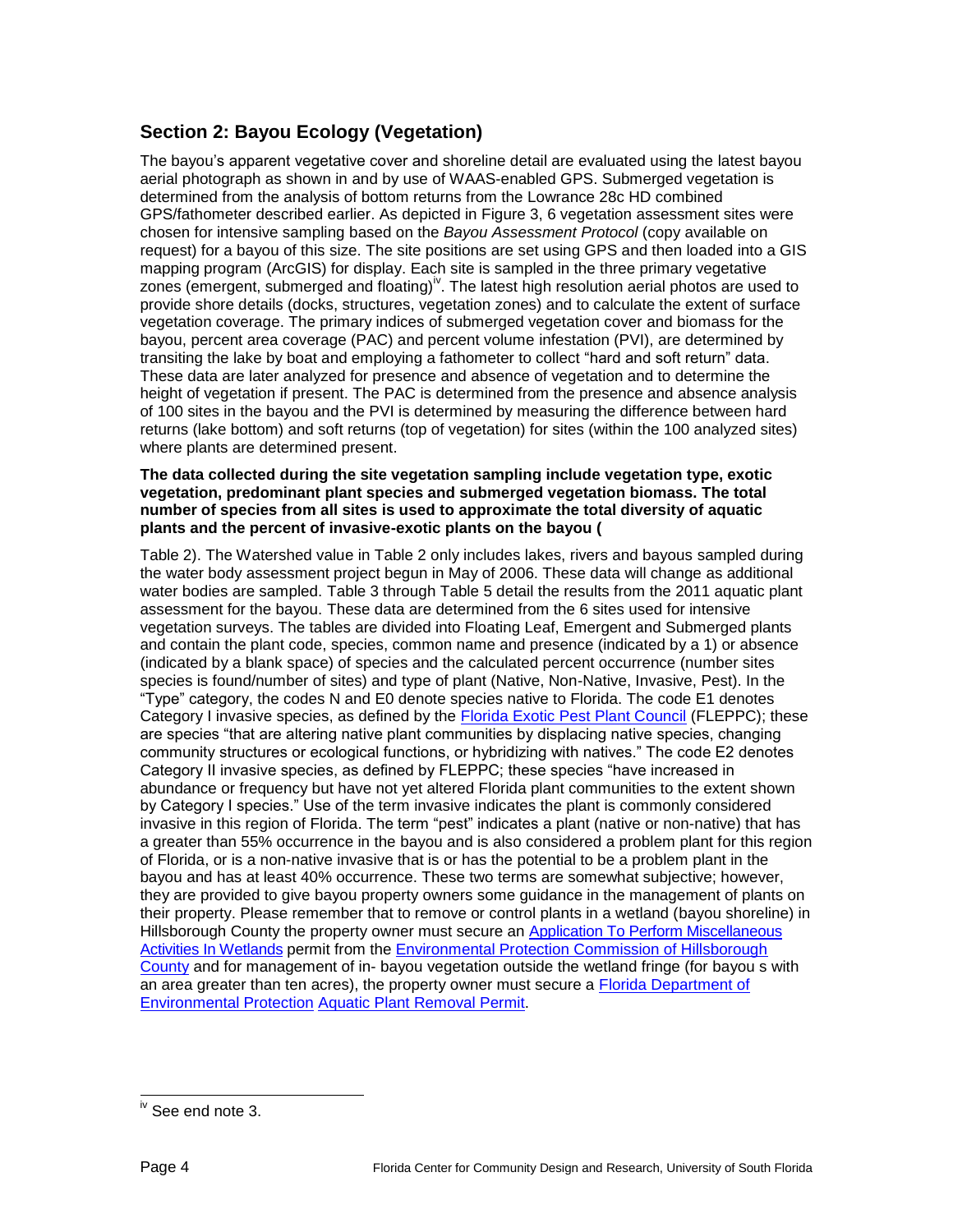| <b>Parameter</b>                             | Lake   | Watershed |
|----------------------------------------------|--------|-----------|
| <b>Number of Vegetation Assessment Sites</b> | 6      | 29        |
| <b>Total Plant Diversity (# of Taxa)</b>     | 29     | 73        |
| % Non-Native Plants                          | 13.14% | 26.03%    |
| <b>Total Pest Plant Species</b>              |        | 2         |

## <span id="page-4-0"></span>**Table 2. Total Diversity, Percent Exotics, and Number of Pest Plant Species**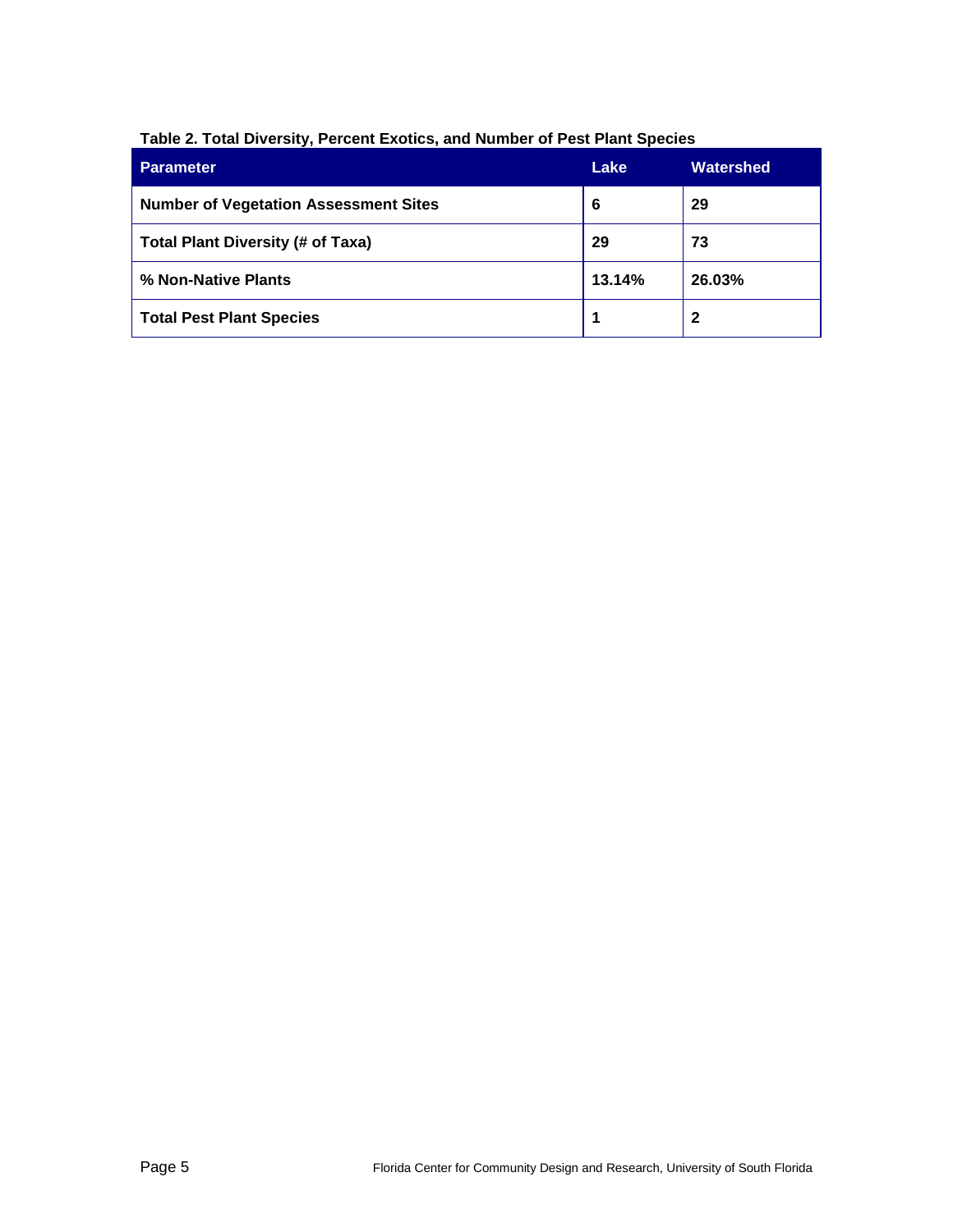

<span id="page-5-0"></span>**Figure 3. 2011 Vegetation Assessment Region Map for Mill Bayou**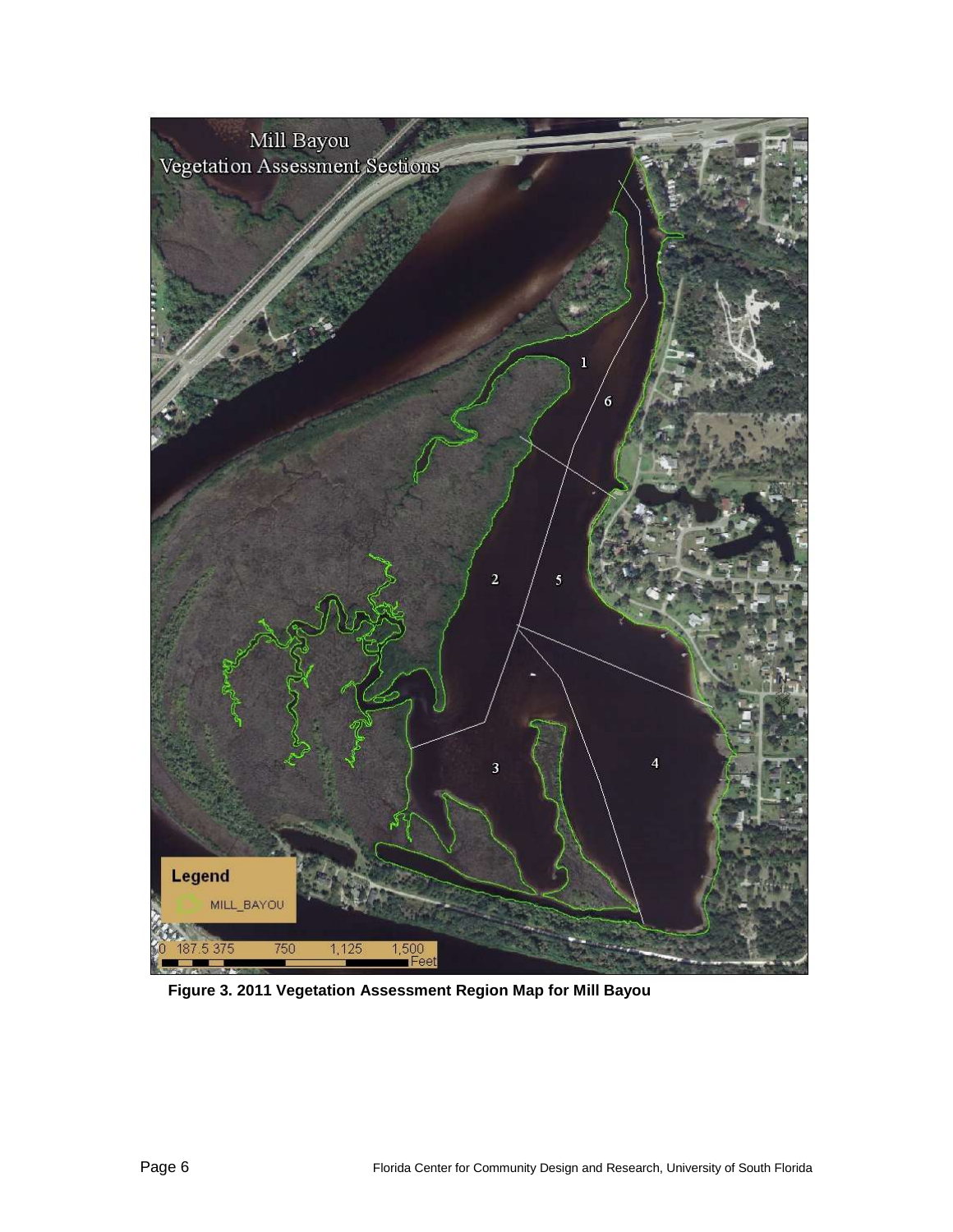**Table 3. List of Floating Leaf Zone Aquatic Plants Found**

<span id="page-6-0"></span>

| <b>Plant Species Code</b> | Scientific Name | Common Name | <b>Percent Occurrence</b> | Tvpe |
|---------------------------|-----------------|-------------|---------------------------|------|
|                           |                 |             |                           |      |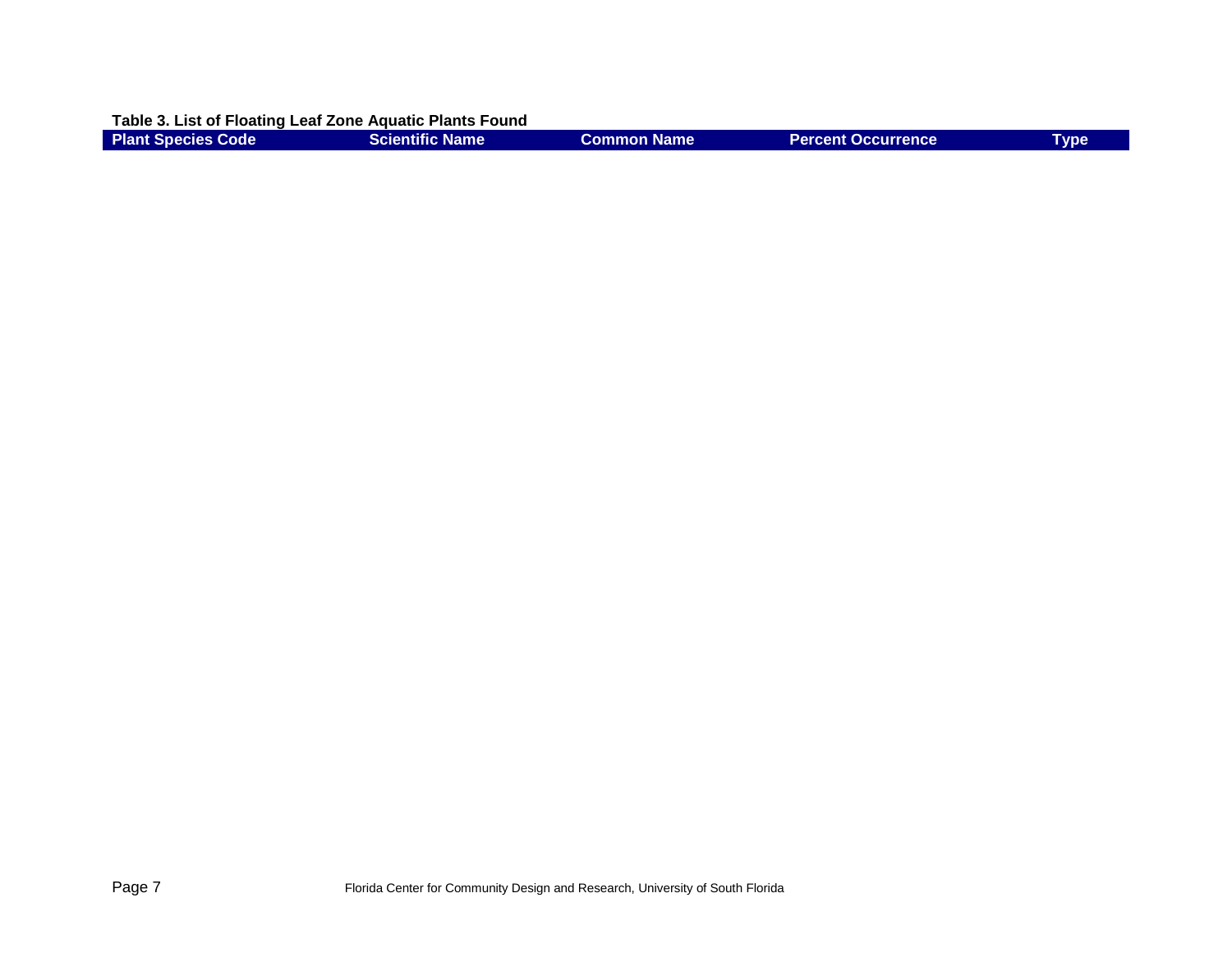

**Figure 4.** *Juncus roemerianus* **on Mill Bayou**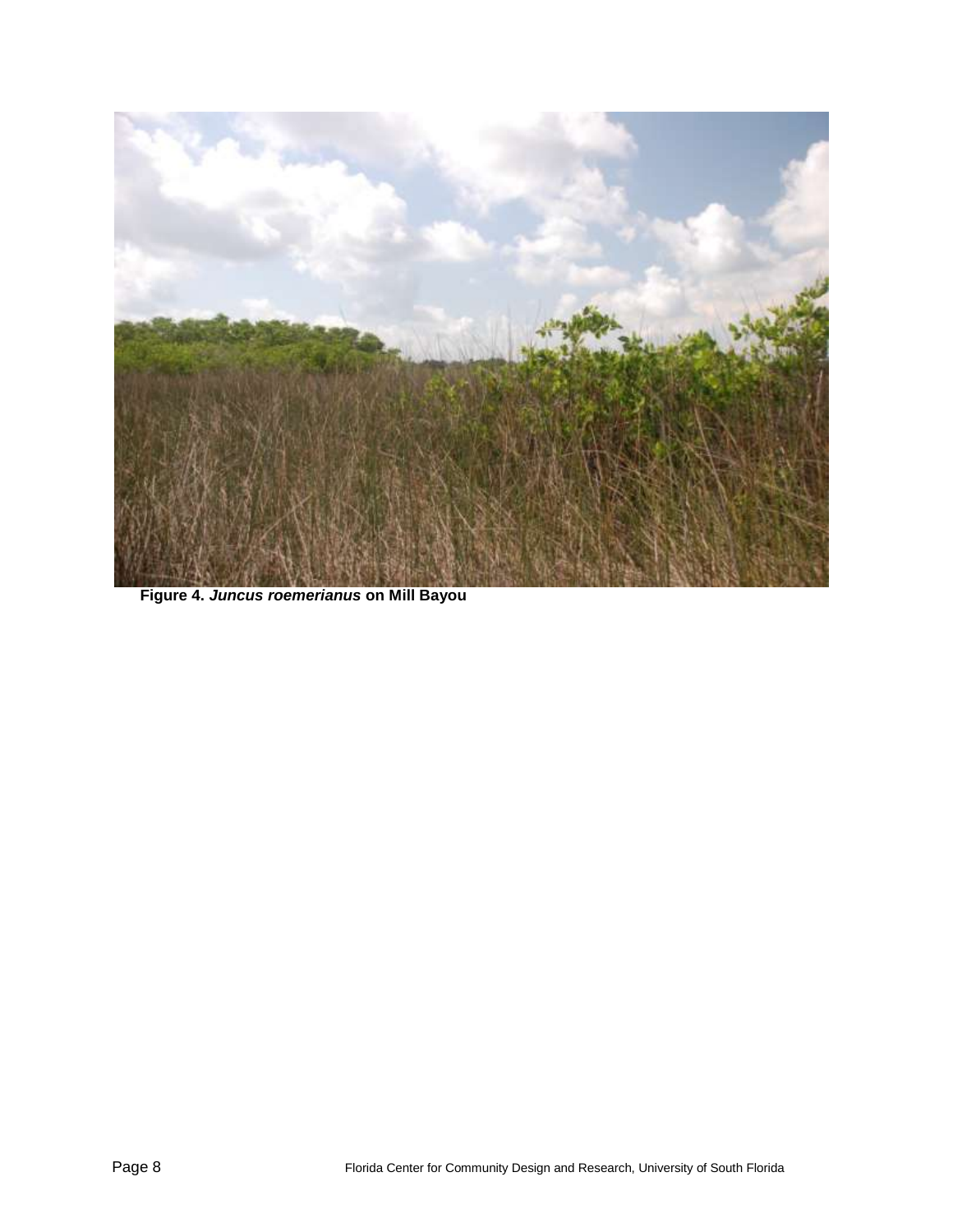| <b>Scientific Name</b>          | <b>Common Name</b>                             | <b>Percent Occurrence</b> | <b>Type</b>    |
|---------------------------------|------------------------------------------------|---------------------------|----------------|
| <b>Juncus roemerianus</b>       | <b>Needle Rush, Black Rush</b>                 | 100%                      | <b>N, EO</b>   |
| Rhizophora mangle               | <b>Red Mangrove</b>                            | 100%                      | <b>N, EO</b>   |
| Vitis rotundifolia              | <b>Muscandine Grape</b>                        | 83%                       | <b>N, EO</b>   |
| <b>Schinus terebinthifolius</b> | <b>Brazilian Pepper</b>                        | 83%                       | E1, P          |
| Pinus spp.                      | <b>Pine Tree</b>                               | 83%                       | <b>N, EO</b>   |
| <b>Baccharis halimifolia</b>    | <b>Sea Myrtle</b>                              | 83%                       | <b>N, EO</b>   |
| Sabal palmetto                  | Sabal Palm, Cabbage Palm                       | 66%                       | <b>N, EO</b>   |
| Avicennia germinans             | <b>Black Mangrove</b>                          | 50%                       | <b>N, EO</b>   |
| Juniperus virginiana            | <b>Red cedar</b>                               | 50%                       | <b>N, EO</b>   |
| Eupatorium capillifolium        | Dog Fennel                                     | 33%                       | <b>N, EO</b>   |
| Quercus laurifolia              | <b>Laurel Oak; Diamond Oak</b>                 | 33%                       | <b>N, EO</b>   |
| Albizia lebbeck                 | <b>Woman's Tounge</b>                          | 33%                       | E <sub>1</sub> |
| Callicarpa americana            | <b>Beautyberry</b>                             | 33%                       | <b>N, EO</b>   |
| Casuarina equisetifolia         | <b>Australian Pine</b>                         | 33%                       | E <sub>1</sub> |
| Coccoloba uvifera               | <b>Seagrape</b>                                | 33%                       | <b>N, EO</b>   |
| Typha spp.                      | <b>Cattails</b>                                | 33%                       | <b>N, EO</b>   |
| Spartina spp.                   | <b>Cordgrass</b>                               | 33%                       | <b>N, EO</b>   |
| Myrica cerifera                 | <b>Wax Myrtle</b>                              | 33%                       | <b>N, EO</b>   |
| Smilax spp.                     | <b>Catbriar, Greenbriar</b>                    | 16%                       | <b>N, EO</b>   |
| Solidago spp.                   | Goldenrod                                      | 16%                       | <b>N, EO</b>   |
| Dioscorea bulbifera             | <b>Air Potato</b>                              | 16%                       | E <sub>1</sub> |
| Crinum americanum               | <b>Swamp lily</b>                              | 16%                       | <b>N, EO</b>   |
| <b>Acer rubrum</b>              | <b>Southern Red Maple</b>                      | 16%                       | <b>N, EO</b>   |
| <b>Acrostichum danaeifolium</b> | <b>Leather Fern</b>                            | 16%                       | <b>N, EO</b>   |
| Osmunda regalis                 | <b>Royal Fern</b>                              | 16%                       | <b>N, EO</b>   |
| Phyla nodiflorea                | Frog-fruit, Carpetweed, Turkey Tangle Fogfruit | 16%                       | <b>N, EO</b>   |
| Parthenocissus quinquefolia     | Virginia Creeper, Woodbine                     | 16%                       | <b>N, EO</b>   |
| <b>Hypericum tetrapetalum</b>   | <b>Fourpetal St. John's-Wort</b>               | 16%                       | <b>N, EO</b>   |
| Osmunda cinnamomea              | <b>Cinnamon Fern</b>                           | 16%                       | <b>N, EO</b>   |
|                                 |                                                |                           |                |

**Table 4. List of Emergent Zone Aquatic Plants Found**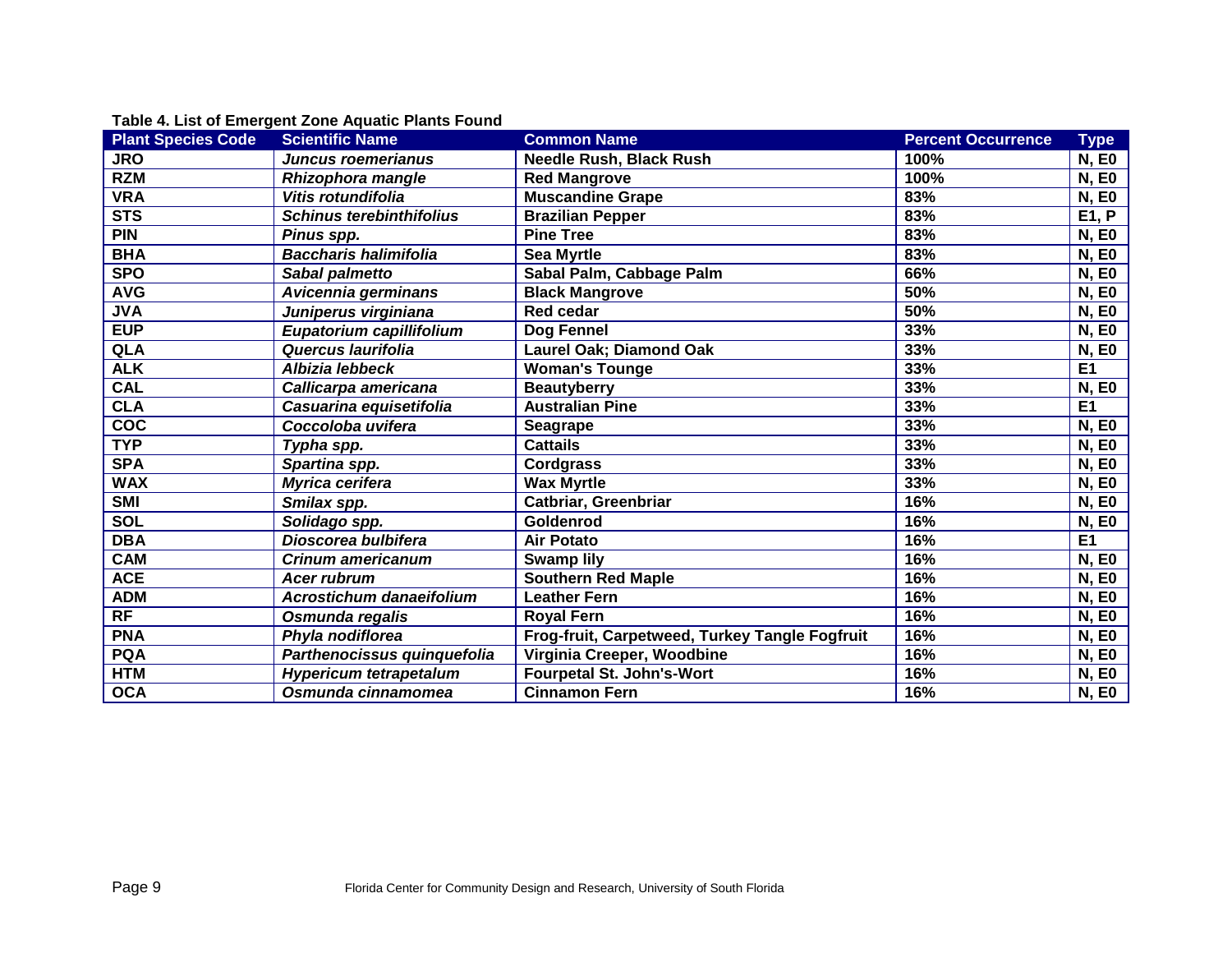

**Figure 5. Shoreline emergent vegetation zone of Mill Bayou dominated by** *Rhizophora mangle***.**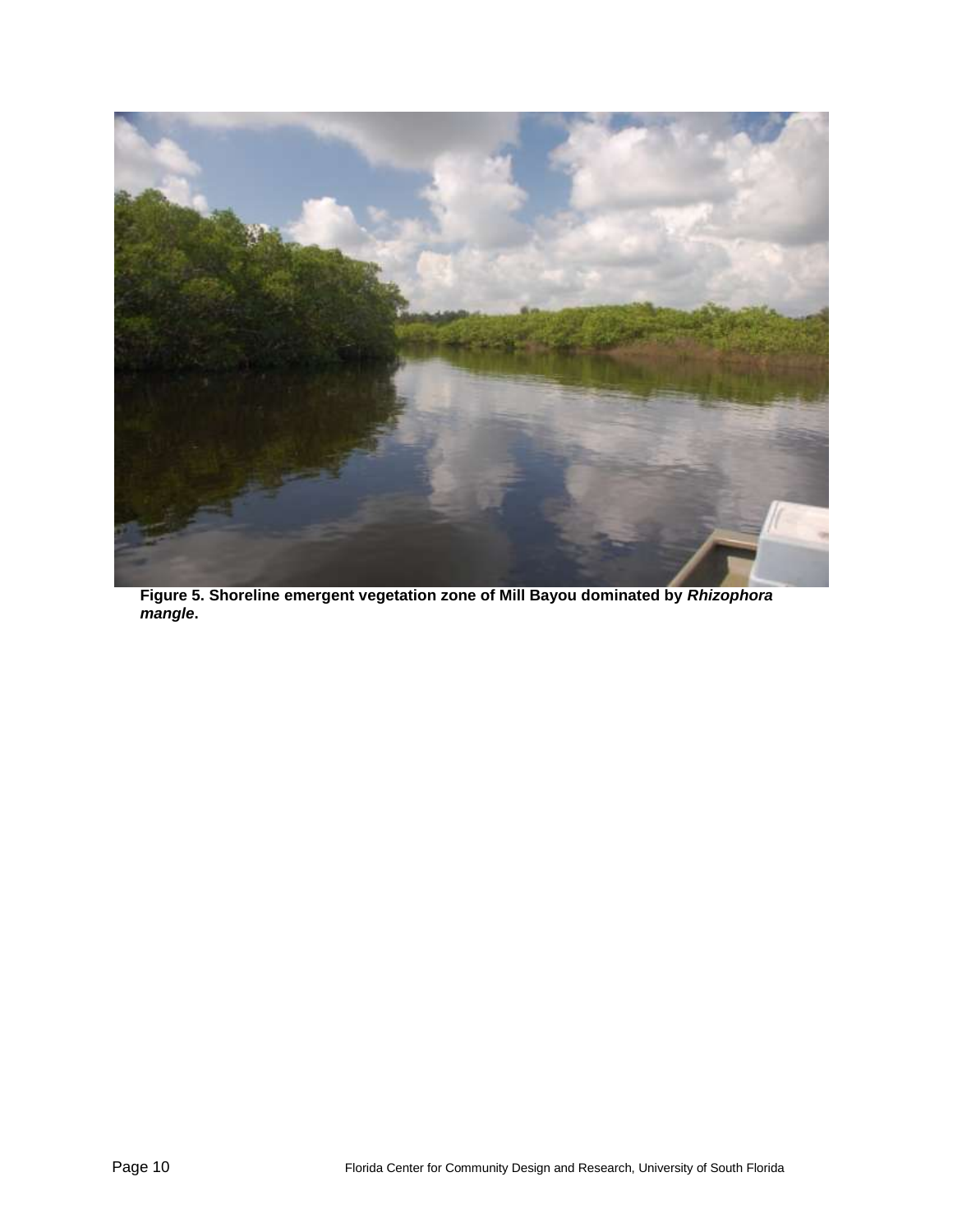**Table 5. List of Submerged Zone Aquatic Plants Found.**

<span id="page-10-0"></span>

| <b>Plant Species Code</b> | <b>Scientific Name</b> | Common Name | <b>Percent Occurrence</b> | Tvpe |
|---------------------------|------------------------|-------------|---------------------------|------|
|                           |                        |             |                           |      |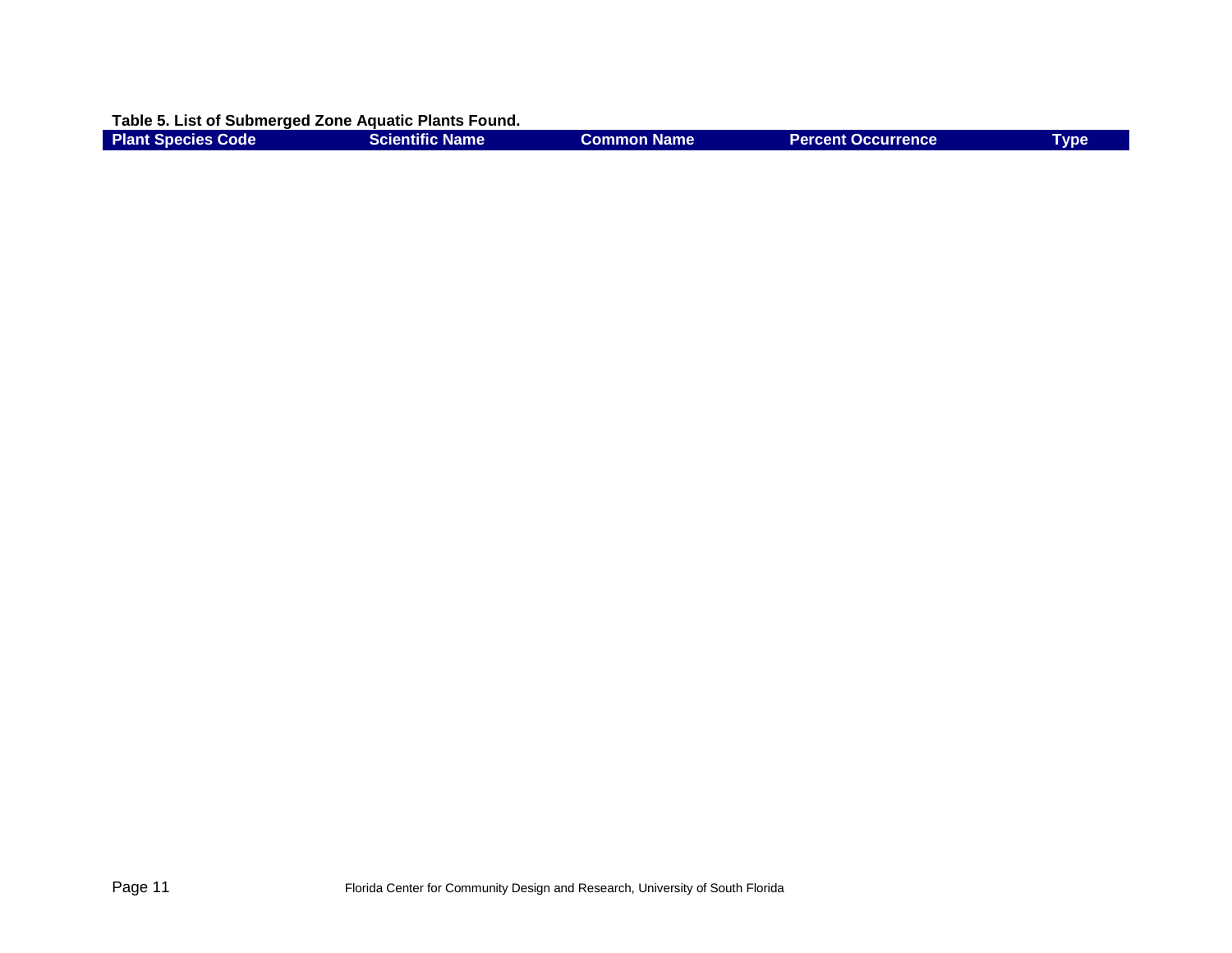

**Figure 6. Typical emergent vegetation zone of Mill Bayou**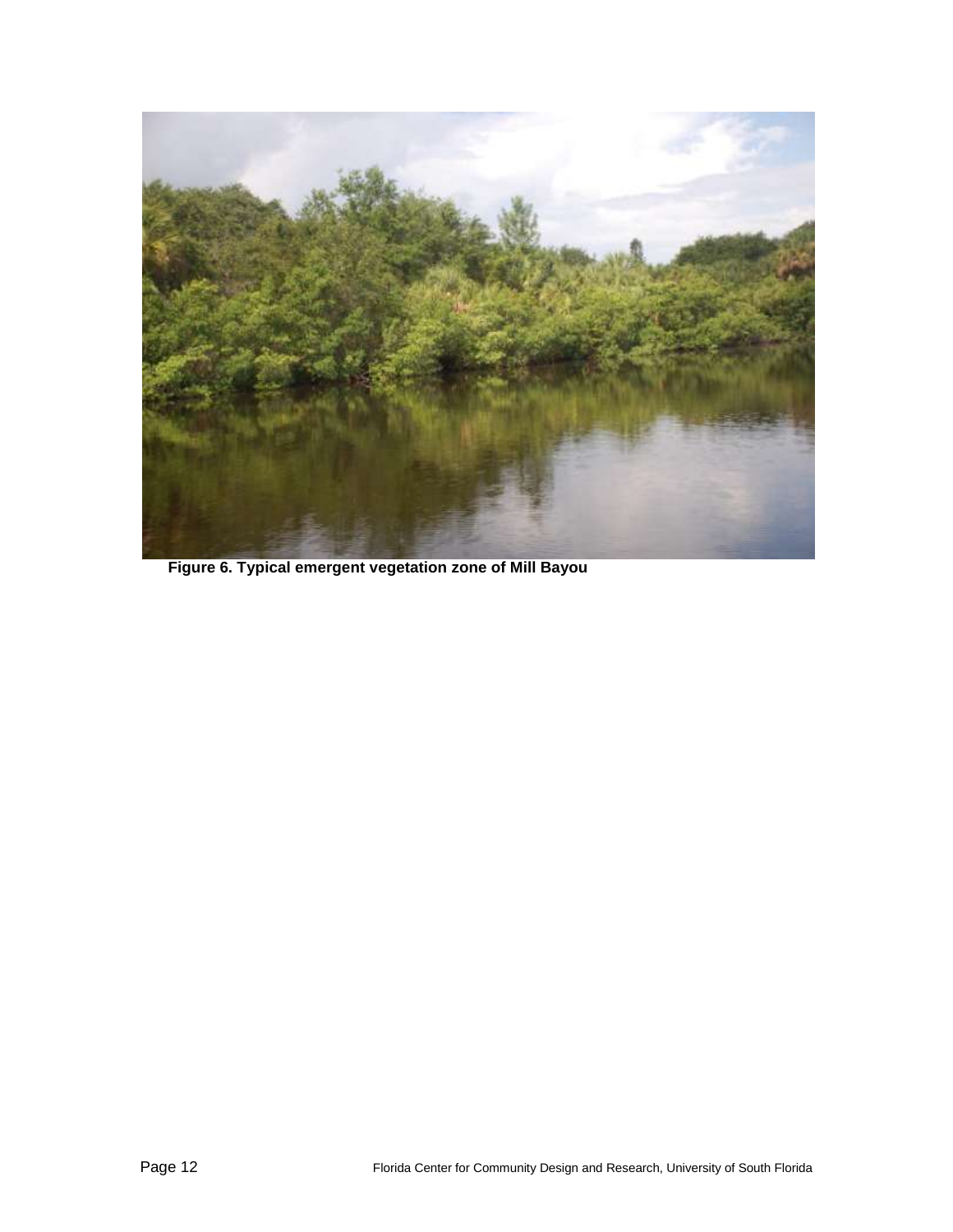## **Table 6. List of All Plants and Sample Sites**

| <b>Plant Common Name</b>                       | <b>Found at Sample Sites</b> | <b>Percent</b>    | <b>Growth</b>      |
|------------------------------------------------|------------------------------|-------------------|--------------------|
|                                                |                              | <b>Occurrence</b> | <b>Type</b>        |
| <b>Needle Rush, Black Rush</b>                 | 1,2,3,4,5,6                  | 100               | <b>Emergent</b>    |
| <b>Red Mangrove</b>                            | 1,2,3,4,5,6                  | 100               | <b>Terrestrial</b> |
| <b>Brazilian Pepper</b>                        | 1, 2, 3, 4, 6                | 83                | <b>Emergent</b>    |
| <b>Muscandine Grape</b>                        | 1,2,3,4,6                    | 83                | <b>Emergent</b>    |
| <b>Pine Tree</b>                               | 1,2,4,5,6                    | 83                | <b>Emergent</b>    |
| <b>Sea Myrtle</b>                              | 1,3,4,5,6                    | 83                | <b>Emergent</b>    |
| Sabal Palm, Cabbage Palm                       | 1,3,4,6                      | 66                | <b>Terrestrial</b> |
| <b>Black Mangrove</b>                          | 1,3,6                        | 50                | <b>Terrestrial</b> |
| <b>Red cedar</b>                               | 1,2,4                        | 50                | <b>Terrestrial</b> |
| <b>Australian Pine</b>                         | 1,6                          | 33                | <b>Emergent</b>    |
| <b>Beautyberry</b>                             | 3,6                          | 33                | <b>Emergent</b>    |
| <b>Cattails</b>                                | 5,6                          | 33                | <b>Emergent</b>    |
| <b>Cordgrass</b>                               | 1,4                          | 33                | <b>Emergent</b>    |
| Dog Fennel                                     | 3,6                          | 33                | <b>Emergent</b>    |
| <b>Laurel Oak; Diamond Oak</b>                 | 3,4                          | 33                | <b>Emergent</b>    |
| Seagrape                                       | 1,5                          | 33                | <b>Terrestrial</b> |
| <b>Wax Myrtle</b>                              | 4,6                          | 33                | <b>Emergent</b>    |
| <b>Woman's Tounge</b>                          | 1,6                          | 33                | <b>Emergent</b>    |
| <b>Air Potato</b>                              | 6                            | 16                | <b>Emergent</b>    |
| Catbriar, Greenbriar                           | 3                            | 16                | <b>Emergent</b>    |
| <b>Cinnamon Fern</b>                           | 6                            | 16                | <b>Emergent</b>    |
| <b>Fourpetal St. John's-Wort</b>               | 6                            | 16                | <b>Emergent</b>    |
| Frog-fruit, Carpetweed, Turkey Tangle Fogfruit | 6                            | 16                | <b>Emergent</b>    |
| Goldenrod                                      | 6                            | 16                | <b>Emergent</b>    |
| <b>Leather Fern</b>                            | 3                            | 16                | <b>Emergent</b>    |
| <b>Royal Fern</b>                              | 6                            | 16                | <b>Emergent</b>    |
| Southern Red Maple                             | 6                            | 16                | <b>Emergent</b>    |
| <b>Swamp lily</b>                              | 5                            | 16                | Emergent           |
| Virginia Creeper, Woodbine                     | 6                            | 16                | <b>Emergent</b>    |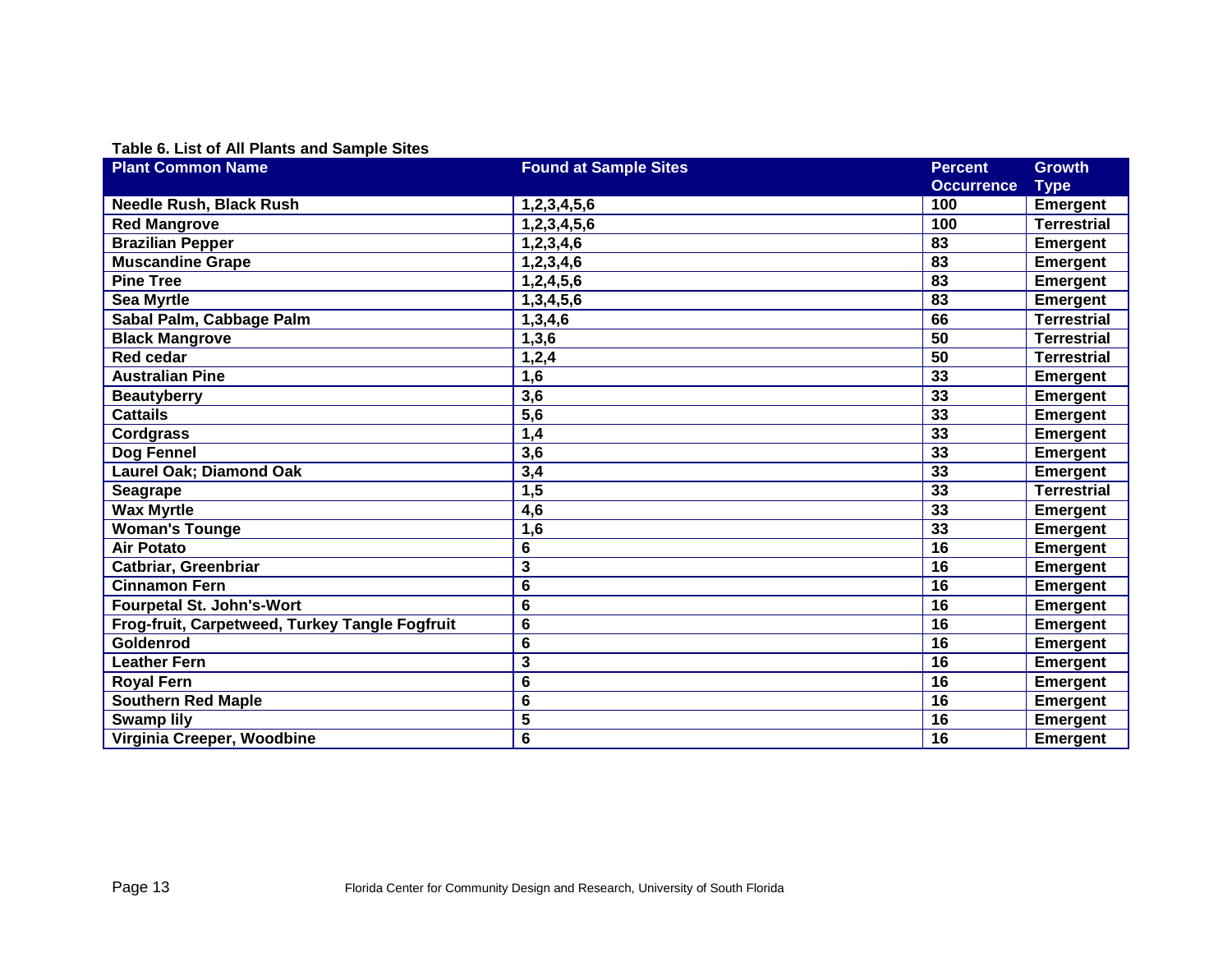## **Section 3: Long-term Ambient Water Chemistry**

A critical element in any bayou assessment is the long-term water chemistry data set. These data are obtained from several data sources that are available to the Water Atlas and are managed in the Water Atlas Data Download and graphically presented on the water quality page for bayous in Hillsborough County. The Mill Bayou Water Quality Page can be viewed at <http://www.hillsborough.wateratlas.usf.edu/bay/?wbodyatlas=bay&wbodyid=6040>

A primary source of bayou water chemistry in Hillsborough County is the [Hillsborough County](http://www.hillsborough.wateratlas.usf.edu/overview.aspx?aid=28)  [Stream Waterwatch](http://www.hillsborough.wateratlas.usf.edu/overview.aspx?aid=28) volunteer monitoring and the Hillsborough County Environmental Protection Commission laboratory. Mill Bayou has never had a LAKEWATCH volunteer, which makes trend analysis impossible. Other source data are used as available; however these data can only indicate conditions at time of sampling.

These data are displayed and analyzed on the Water Atlas as shown in [Figure 7Figure 7,](#page-14-0) [Figure](#page-15-0)  [8,](#page-15-0) and [Figure 9](#page-16-0) for Mill Bayou. The figures are graphs of: (1[\)](#page-1-1) the overall trophic state index (TSI)<sup>i</sup>, which is a method commonly used to characterize the productivity of a bayou, and may be thought of as a bayou's ability to support plant growth and a healthy food source for aquatic life; (2) the chlorophyll *a* concentration, which indicates the bayou's algal concentration, and (3) the bayou's Secchi Disk depth which is a measure of water visibility and depth of light penetration. These data are used to evaluate a bayou's ecological health and to provide a method of ranking bayous and are indicators used by the US Environmental Protection Agency (USEPA) and the Florida Department of Environmental Protection (FDEP) to determine a bayou's level of impairment. The chlorophyll a and Secchi Disk depth graphs include benchmarks which indicate the median values for the various parameters for a large number of bayou s in Florida expressed as percentiles.

Based on best available data, Mill Bayou has a color value determined as a platinum cobalt unit (pcu) value of 139.4 and is considered a dark bayou (has a mean color in pcu greater than 40). The FDEP and USEPA may classify a bayou as impaired if the lake is a dark bayou and has a TSI greater than 60, or is a clear bayou (has a mean color in pcu less than or equal to 40) and has a TSI greater than 40. Mill Bayou has a TSI of 62 and meets the FDEP Impaired Waters Rule (IWR) criteria and could be classified as impaired. See also [Table 7.](#page-17-0)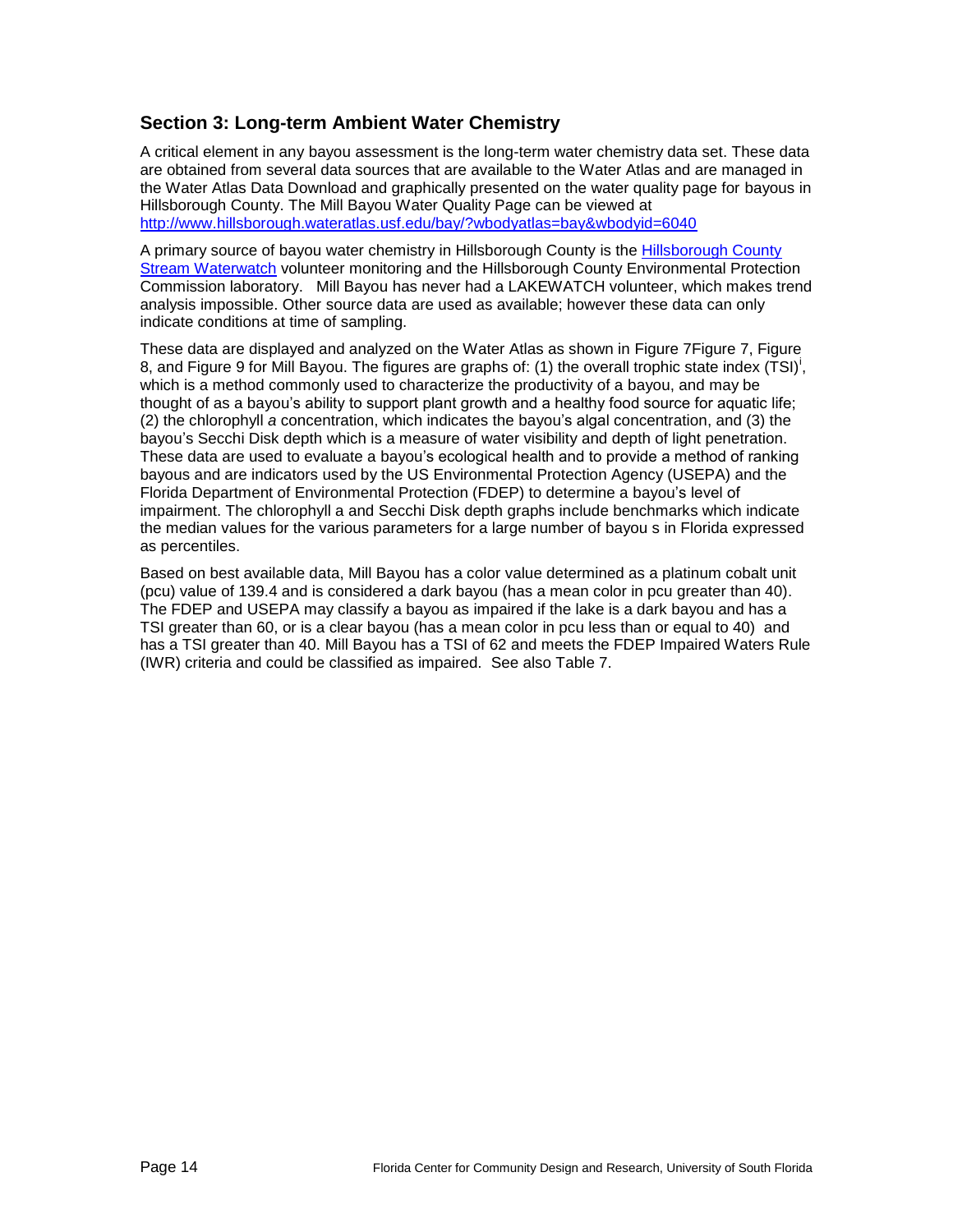

<span id="page-14-0"></span>**Figure 7. Recent Trophic State Index (TSI) graph for Mill Bayou<sup>v</sup>**

l

 $\mathrm{v}$  Graph source: Hillsborough County Water Atlas. For an explanation of the Good, Fair and Poor benchmarks, please see the notes at the end of this report. For the latest data go to: [http://www.hillsborough.wateratlas.usf.edu/graphs20/graph\\_it.aspx?wbodyid=6040&data=TSI&da](http://www.hillsborough.wateratlas.usf.edu/graphs20/graph_it.aspx?wbodyid=6040&data=TSI&datatype=WQ&waterbodyatlas=bay&ny=10) [tatype=WQ&waterbodyatlas=bay&ny=10](http://www.hillsborough.wateratlas.usf.edu/graphs20/graph_it.aspx?wbodyid=6040&data=TSI&datatype=WQ&waterbodyatlas=bay&ny=10)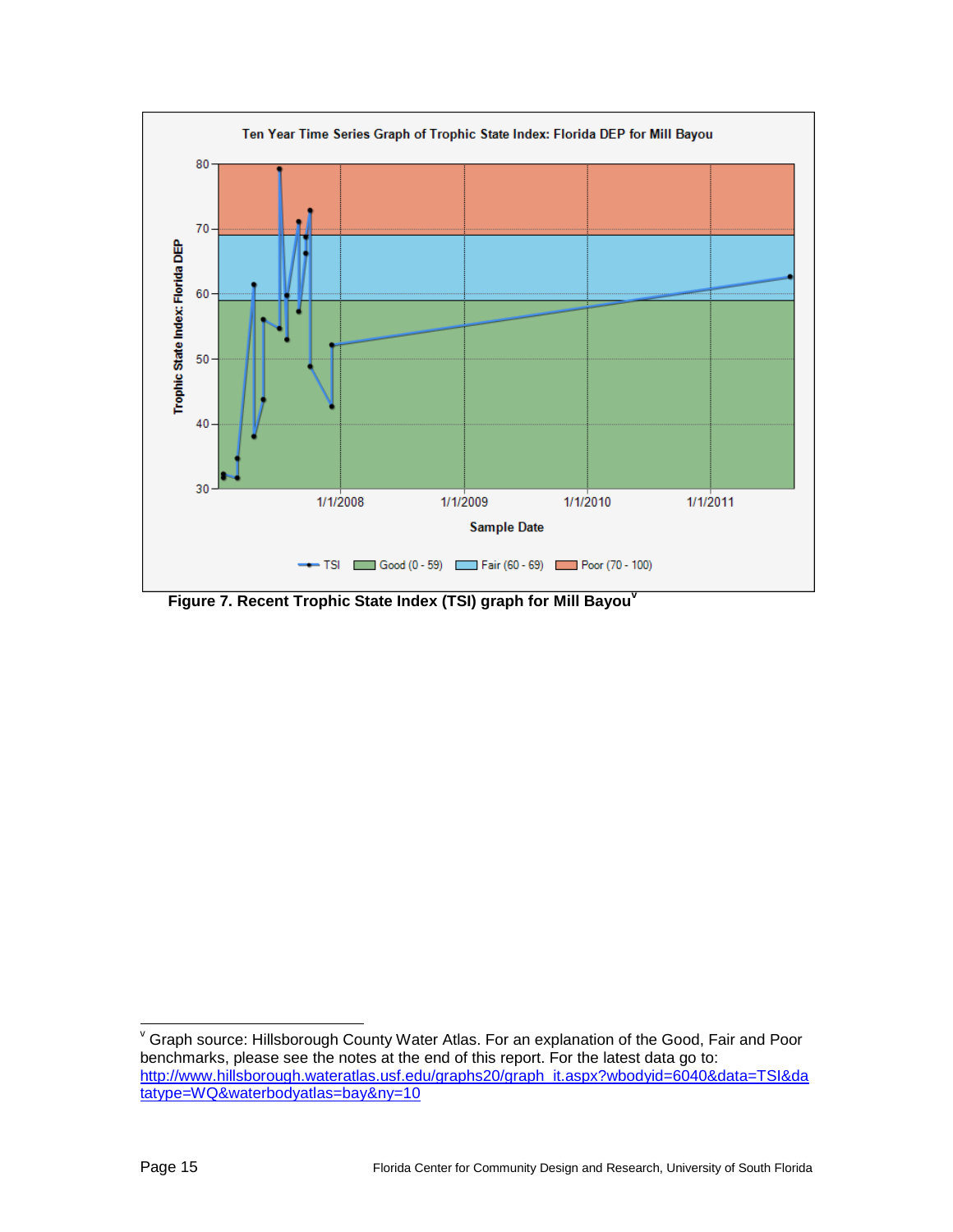

<span id="page-15-0"></span>**Figure 8. Recent Chlorophyll a graph for Mill Bayouvi**

l vi Graph Source: Hillsborough County Water Atlas. For the latest data go to [http://www.hillsborough.wateratlas.usf.edu/graphs20/graph\\_it.aspx?wbodyid=6040&data=Chla\\_u](http://www.hillsborough.wateratlas.usf.edu/graphs20/graph_it.aspx?wbodyid=6040&data=Chla_ugl&datatype=WQ&waterbodyatlas=bay&ny=10) [gl&datatype=WQ&waterbodyatlas=bay&ny=10](http://www.hillsborough.wateratlas.usf.edu/graphs20/graph_it.aspx?wbodyid=6040&data=Chla_ugl&datatype=WQ&waterbodyatlas=bay&ny=10)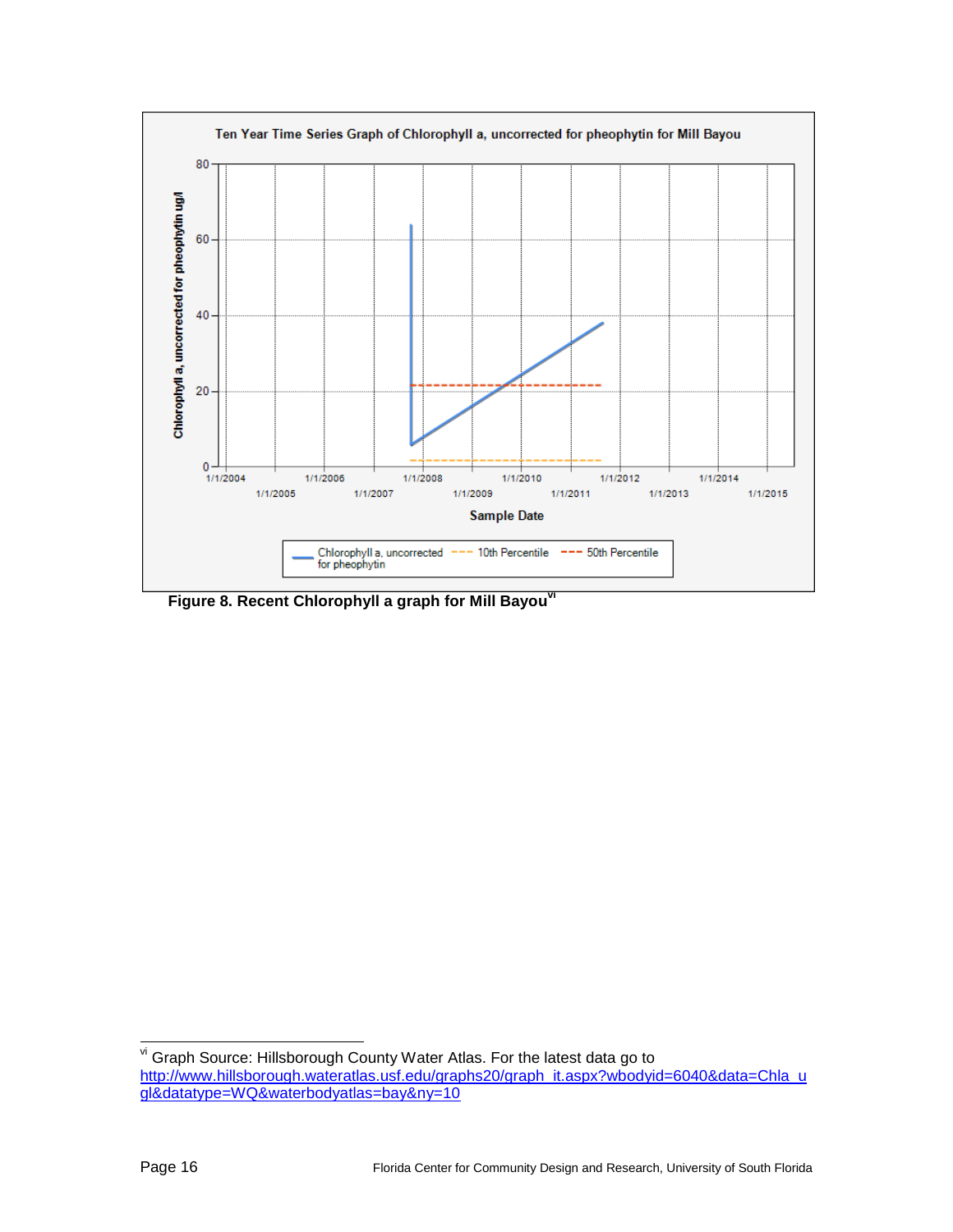

**Figure 9. Recent Secchi Disk graph for Mill Bayouvii**

<span id="page-16-0"></span>As part of the bayou assessment the physical water quality and chemical water chemistry of a bayou are measured. These data only indicate a snapshot of the bayou's water quality; however they are useful when compared to the trend data available from Stream Waterwatch or other sources. [Table 7](#page-17-0) contains the summary water quality data and index values and adjusted values calculated from these data. The total phosphorus (TP), total nitrogen (TN) and chlorophyll *a* water chemistry sample data are the results of chemical analysis of samples taken during the assessment and analyzed by the Hillsborough County Environmental Protection Commission laboratory.

The growth of plants (planktonic algae, macrophytic algae and rooted plants) is directly dependent on the available nutrients within the water column of a bayou and to some extent the nutrients which are held in the sediment and the vegetation biomass of a lake. Additionally, algae and other plant growth are [limited](mailto:http://plants.ifas.ufl.edu/guide/limnut.html) by the nutrient in lowest concentration relative to that needed by a plant. Plant biomass contains less phosphorus by weight than nitrogen so phosphorus is many times the limiting nutrient. When both nutrients are present at a concentration in the bayou so that either or both may restrict plant growth, the limiting factor is called "balanced". The ratio of total nitrogen to total phosphorous, the "N to P" ratio (N/P), is used to determine the limiting factor. If N/P is greater than or equal to 30, the bayou is considered phosphorus limited, when this ratio is less than or equal to 10, the bayou is considered nitrogen limited and if between 10 and 30 it is considered balanced.

l vii Graph Source: Hillsborough County Water Atlas. For the latest data go to [http://www.hillsborough.wateratlas.usf.edu/graphs20/seasonal\\_graph\\_it.aspx?wbodyid=6040&dat](http://www.hillsborough.wateratlas.usf.edu/graphs20/seasonal_graph_it.aspx?wbodyid=6040&data=Secchi_ft) [a=Secchi\\_ft](http://www.hillsborough.wateratlas.usf.edu/graphs20/seasonal_graph_it.aspx?wbodyid=6040&data=Secchi_ft)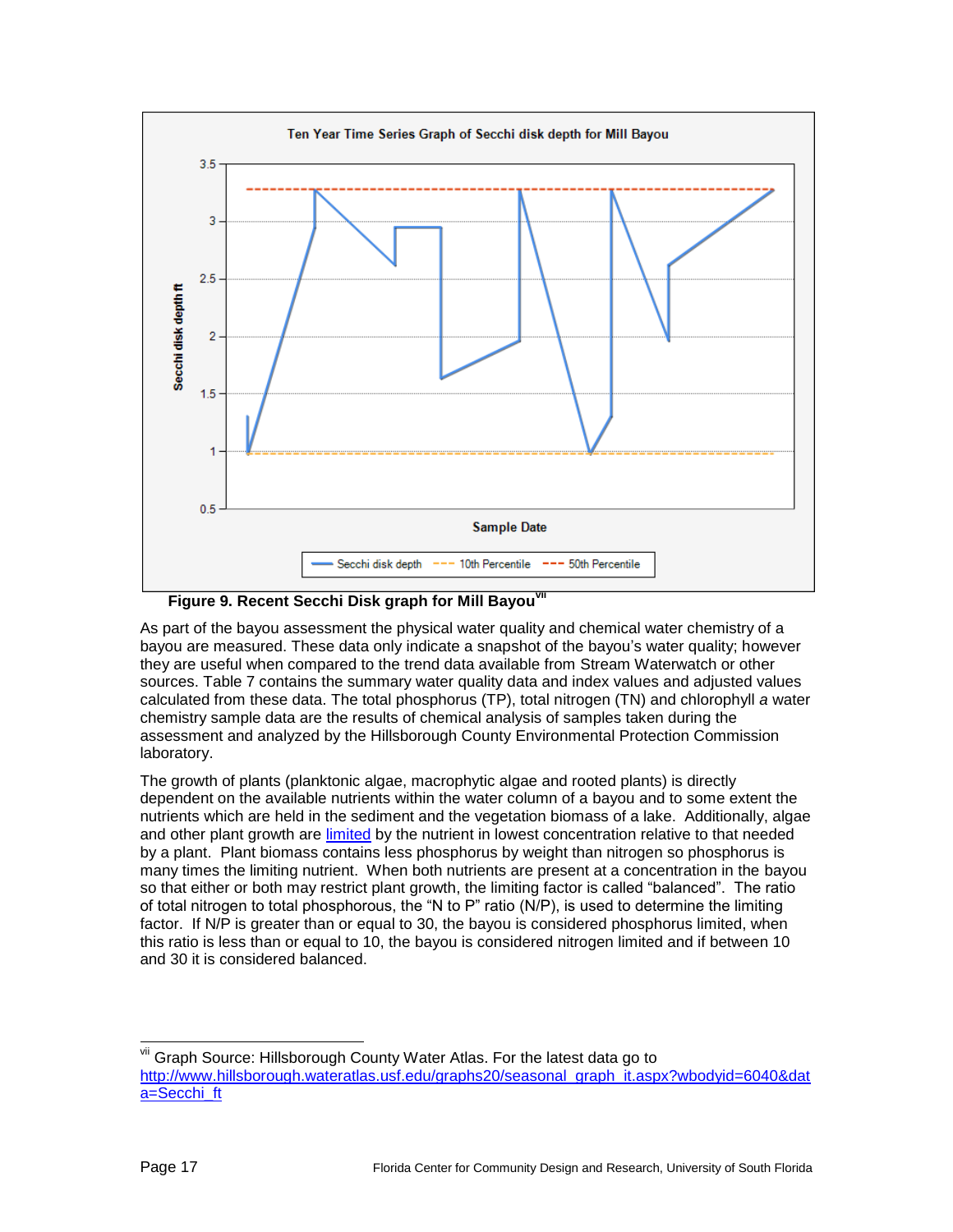| <b>Parameter</b>                   | <b>Value</b>    | <b>Mean Value</b> |
|------------------------------------|-----------------|-------------------|
| <b>Bayou Area (Acres)</b>          | 101.23          |                   |
| Bayou Area (m <sup>2</sup> )       | 409,657.85      |                   |
| Bayou Volume (m <sup>3</sup> )     | 495,465.15      |                   |
| <b>Number of Vegetation Sites</b>  | 6               |                   |
| <b>Average Station SAV Weight</b>  | 0.00            |                   |
| Wet Weight of Vegetation (g)       | 0.00            |                   |
| Dry Weight of Vegetation (g)       | 0.00            |                   |
| <b>Total Phosphorus (ug/L)</b>     | 401.00          | 282.95            |
| <b>Total Nitrogen (ug/L)</b>       | 853.00          | 977.52            |
| Chlorophyll a (ug/L)               | 38.20           | 36.07             |
| <b>TN/TP</b>                       | 2.1             | 3.45              |
| <b>Limiting Nutrient</b>           | <b>Nitrogen</b> | <b>Nitrogen</b>   |
| <b>Chlorophyll TSI</b>             | 69              | 68                |
| <b>Phosphorus TSI</b>              | 93              | 87                |
| <b>Nitrogen TSI</b>                | 56              | 59                |
| TSI                                | 62              | 63.5              |
| Color (PCU)                        | 139.40          | 84.75             |
| Secchi disk depth (ft)             | 2.70            | 2.31              |
| <b>Impaired TSI for Bayou</b>      | 60              | 60                |
| <b>Bayou Status (Water Column)</b> | Impaired        | <b>Impaired</b>   |

<span id="page-17-0"></span>**Table 7. Water Quality Parameters (Laboratory) for Mill Bayou**

The color of a bayou is also important to the growth of algae. Dark, tannic bayous tend to suppress algal growth and can tolerate a higher amount of nutrient in their water column; while clear bayous tend to support higher algal growth with the same amount of nutrients. The color of a bayou, which is measured in a unit called the "cobalt platinum unit (PCU)" because of the standard used to determine color, is important because it is used by the State of Florida to determine bayou impairment as explained earlier. A new rule which is being developed by USEPA and FDEP, will use alkalinity in addition to color to determine a second set of "clearalkaline bayous" which will be allowed a higher TSI than a "clear-acid" bayou. This is because alkaline bayous have been found to exhibit higher nutrient and algal concentrations than acid bayous. Additionally, bayous connected to a river or other "flow through" system tend to support lower algal growth for the same amount of nutrient concentration. All these factors are important to the understanding of your bayou's overall condition. Table 7 includes many of the factors that are typically used to determine the actual state of plant growth in your bayou. These data should be understood and reviewed when establishing a management plan for a bayou; however, as stated above other factors must be considered when developing such a plan. Please contact the [Water Atlas Program](mailto:griffin@arch.usf.edu) if you have questions about this part or any other part of this report.

[Table 8](#page-18-0) provides data derived from the vegetation assessment which is used to determine an adjusted TSI. This is accomplished by calculating the amount of phosphorus and nitrogen that could be released by existing submerged vegetation (Adjusted Nutrient) if this vegetation were treated with an herbicide or managed by the addition of Triploid Grass Carp (*Ctenopharyngodon idella*). The table also shows the result of a model that calculates the potential algae, as chlorophyll a (Adjusted Chlorophyll), which could develop due to the additional nutrients held within the plant biomass. While it would not be expected that all the vegetation would be turned into available phosphorus by these management methods, the data is useful when planning various management activities. Approximately 0.00 % of the bayou has submerged vegetation present (PAC) and this vegetation represents about 0.00 % of the available bayou volume (PVI). Please see additional parameters for adjusted values where appropriate in [Table 8.](#page-18-0) The vegetation holds enough nutrients to add about 0  $\mu$ g/L of phosphorus and 0  $\mu$ g/L of nitrogen to the water column and increase the algal growth potential within the bayou.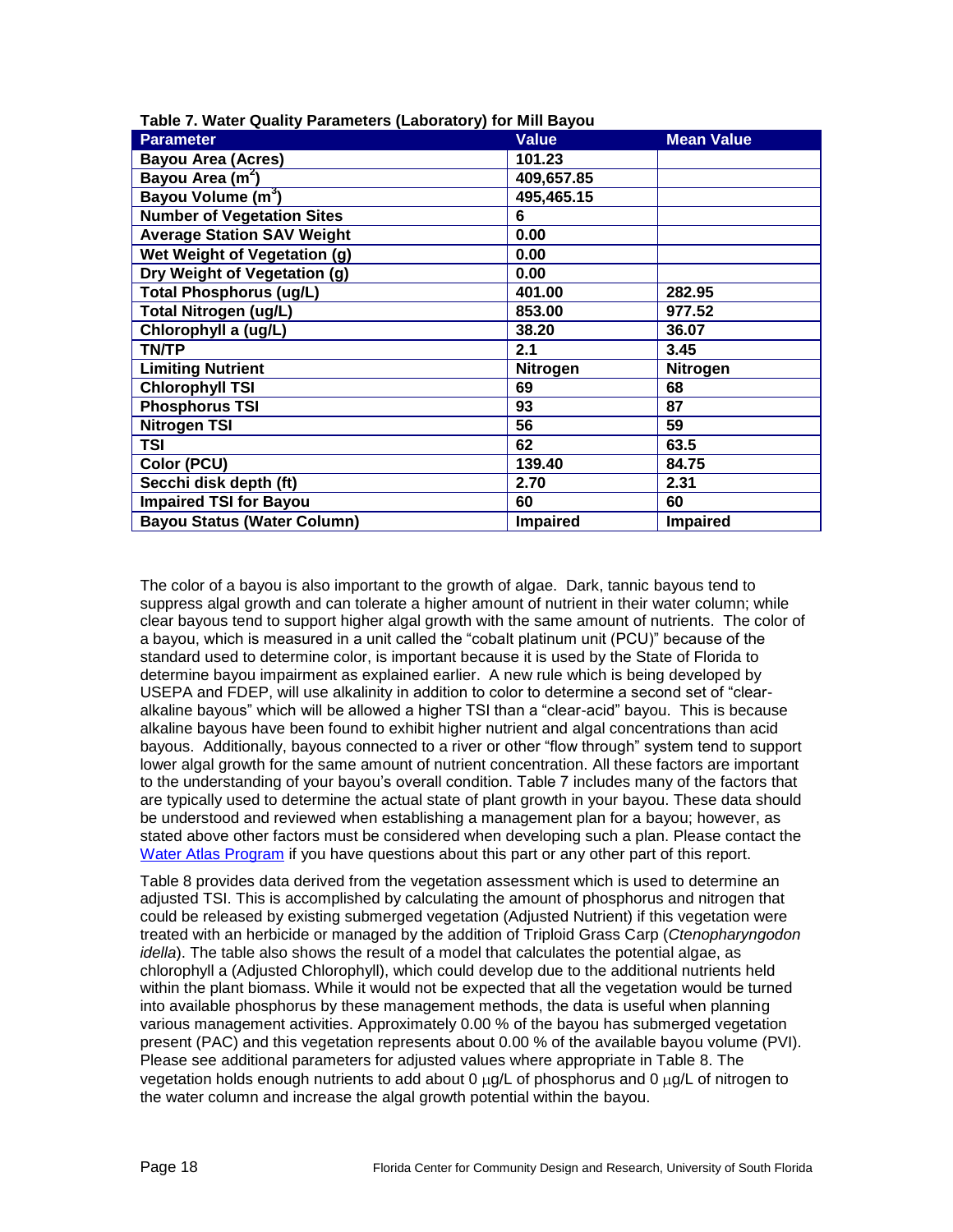Mill Bayou is nitrogen-limited; i.e., an increase in nitrogen could change the TSI and increase the potential for algal growth.

<span id="page-18-0"></span>**Table 8. Field parameters and calculations used to determine nutrients held in Submerged Aquatic Vegetation (SAV) biomass.**

| <b>Parameter</b>                                   | <b>Value</b> | <b>Mean Value</b> |
|----------------------------------------------------|--------------|-------------------|
| % Area Covered (PAC)                               | 0.0%         |                   |
| <b>PVI</b>                                         | 0.0%         |                   |
| <b>Total Phosphorus - Adjusted (ug/L)</b>          | 0.00         |                   |
| <b>Total Phosphorus - Combined (ug/L)</b>          | 401.00       |                   |
| Total Nitrogen - Adjusted (ug/L)                   | 0.00         |                   |
| <b>Total Nitrogen - Combined (ug/L)</b>            | 853.00       |                   |
| Chlorophyll - Adjusted from Total Nutrients (ug/L) | 0.00         |                   |
| Chlorophyll - Combined (ug/L)                      | 38.20        |                   |
| <b>Adjusted Chlorophyll TSI</b>                    | 69           |                   |
| <b>Adjusted Phosphorus TSI</b>                     | 93           |                   |
| <b>Adjusted Nitrogen TSI</b>                       | 56           |                   |
| Adjusted TSI (for N, P, and CHLA)                  | 62           |                   |
| <b>Impaired TSI for Bayou</b>                      | 60           | 60                |

[Table 9](#page-18-1) contains the field data taken in the center of the bayou using a multi-probe (Eureka Manta) which has the ability to directly measure the temperature, pH, dissolved oxygen (DO), percent DO (calculated from DO, temperature and conductivity). These data are listed for three levels in the bayou and a mean value measurement.

| <b>Sample</b><br><b>Location</b> | <b>Sample</b><br><b>Depth</b><br>(m) | Time                              | Temp<br>(deg<br>C) | <b>Conductivity</b><br>(mS/cm3) | <b>Dissolved</b><br>Oxygen<br>(%) | <b>Dissolved</b><br>Oxygen<br>(mg/L) | pH   |
|----------------------------------|--------------------------------------|-----------------------------------|--------------------|---------------------------------|-----------------------------------|--------------------------------------|------|
| Surface                          | 0.44                                 | 8/24/2011<br>1:45:00<br><b>PM</b> | 31.22              | 3.580                           | 95.51                             | 7.15                                 | 7.43 |
| Mean<br>Value                    | 0.77                                 | 8/24/2011<br>1:50:00<br><b>PM</b> | 30.95              | 6.114                           | 82.13                             | 6.14                                 | 7.38 |
| Middle                           | 0.66                                 | 8/24/2011<br>1:50:00<br>PM.       | 30.76              | 3.917                           | 95.23                             | 7.17                                 | 7.48 |
| <b>Bottom</b>                    | 1.22                                 | 8/24/2011<br>1:55:00<br><b>PM</b> | 30.85              | 10.845                          | 55.65                             | 4.10                                 | 7.21 |

#### <span id="page-18-1"></span>**Table 9. Water Chemistry Data Based on Manta Water Chemistry Probe for Mill Bayou**

To better understand many of the terms used in this report, we recommend that the reader visit the [Hillsborough County & City of Tampa Water Atlas](http://www.hillsborough.wateratlas.usf.edu/topics.aspx#quality) and explore the "Learn More" areas which are found on the resource pages. Additional information can also be found using the [Digital](http://www.hillsborough.wateratlas.usf.edu/digitallibrary/)  [Library](http://www.hillsborough.wateratlas.usf.edu/digitallibrary/) on the Water Atlas website.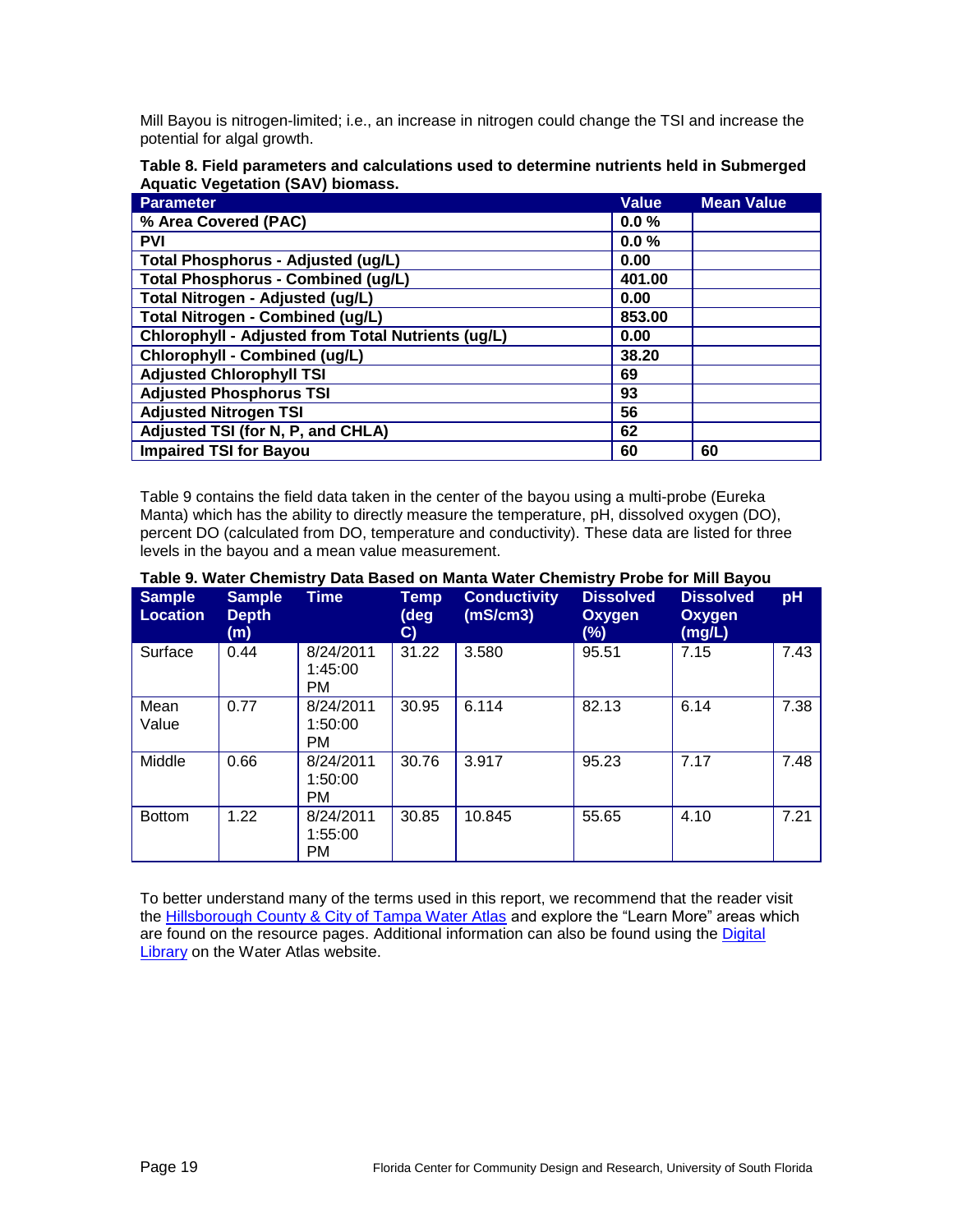## **Section 4: Conclusion**

Mill Bayou is a medium area (101.23-acre) bayou that would be considered in the Eutrophic category of bayous based on water chemistry. It has a plant diversity of 29 species relative to the total watershed plant diversity of 73 species with about 0.00 % percent of the open water areas containing submerged aquatic vegetation. Vegetation helps to maintain the nutrient balance in the bayou as well as provide good fish habitat. The bayou has many open water areas to support various types of recreation and has a fair diversity of plant species. The primary pest plants in the bayou include Schinus terebinthifolius.

This assessment was accomplished to assist bayou property owners to better understand and manage their bayous. Hillsborough County supports this effort as part of their [Stream Waterwatch](http://www.hillsborough.wateratlas.usf.edu/overview.aspx?aid=28)  [\(SWW\)](http://www.hillsborough.wateratlas.usf.edu/overview.aspx?aid=28) and has developed guidelines for bayou property owner groups to join the SWW and receive specific assistance from the County in the management of their bayou. For additional information and recent updates please visit the [Hillsborough County & City of Tampa Water Atlas](http://www.hillsborough.wateratlas.usf.edu/LakeManagement/) website.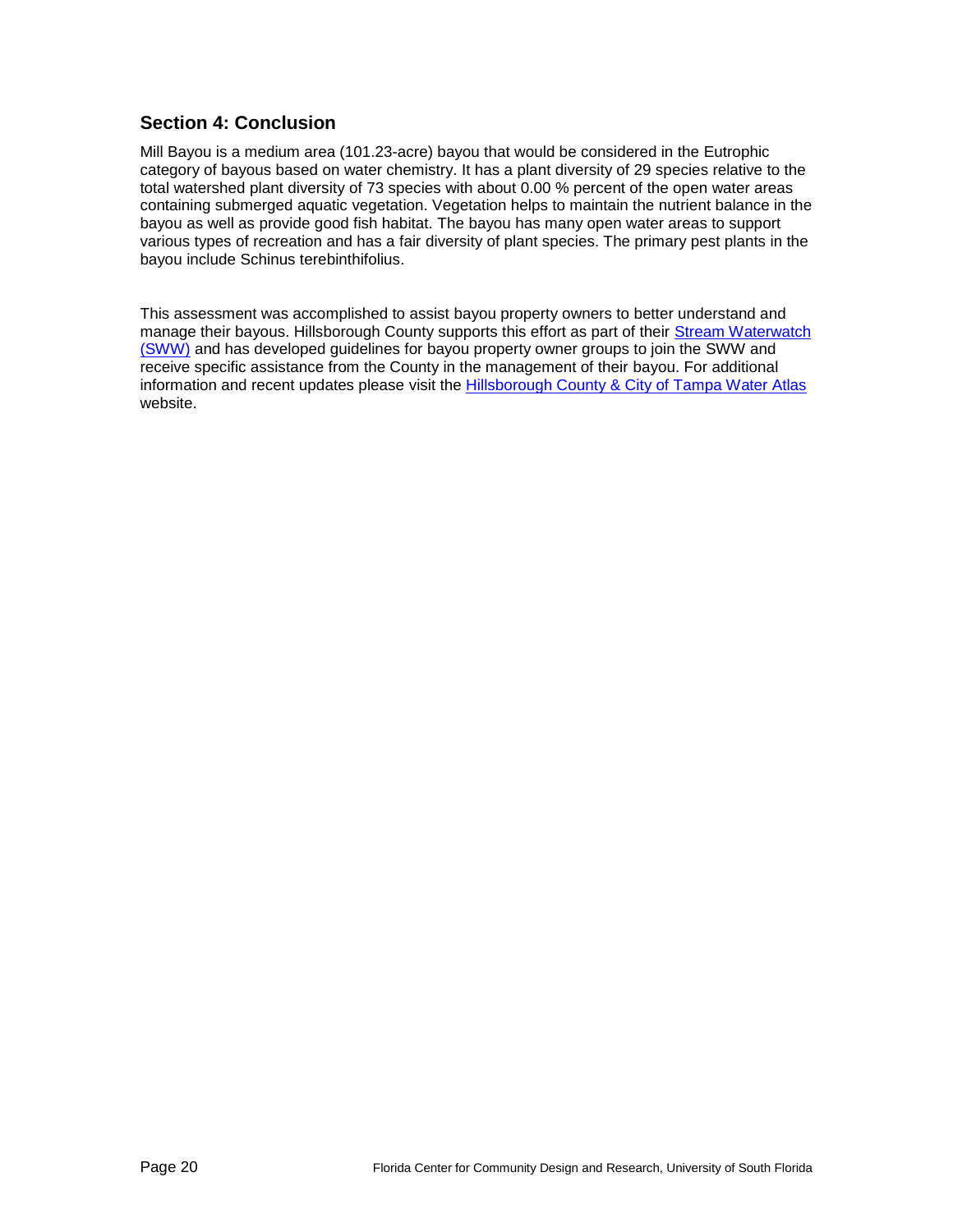### *Bayou Assessment Notes*

**1.** The trophic state index is used by the Water Atlas to provide the public with an estimate of their bayou resource quality. A "Good" quality bayou is one that meets all bayou use criteria (swimmable, fishable and supports healthy habitat). Based on the discussion above, bayous that are in the oligotrophic through low eutrophic range, for the most part, meet these criteria. A trophic state below 60 indicates lakes in this range and these bayous are given the "Good" descriptor. A trophic state above 60 but below 70 can be considered highly productive and a reasonable bayou for fishing and most water sports. This bayou is considered "Fair", while a l bayou in the Hypereutrophic range with a TSI greater than 70 will probably not meet the bayou use criteria and these bayous are considered to be poor. Please see [Table 10](#page-20-0) below.

| <b>Trophic State</b><br><b>Index</b> | <b>Trophic State</b><br><b>Classification</b> | <b>Water Quality</b> |
|--------------------------------------|-----------------------------------------------|----------------------|
| $0 - 59$                             | Oligotrophic through<br>Mid-Eutrophic         | Good                 |
| $60 - 69$                            | Mid-Eutrophic<br>through Eutrophic            | Fair                 |
| $70 - 100$                           | Hypereutrophic                                | Poor                 |

<span id="page-20-0"></span>

|  | <b>Table 10. Comparison of Classification Schemes</b> |
|--|-------------------------------------------------------|
|--|-------------------------------------------------------|

Also see the [Florida LAKEWATCH](http://lakewatch.ifas.ufl.edu/) publication, "Trophic State: A Waterbody's Ability to [Support Plants Fish and Wildlife"](http://lakewatch.ifas.ufl.edu/LWcirc.html) and the [Trophic State Index Learn More page](http://www.hillsborough.wateratlas.usf.edu/shared/learnmore.asp?toolsection=lm_tsi) on the [Hillsborough County & City of Tampa Water Atlas.](http://www.hillsborough.wateratlas.usf.edu/)

In recent years FDEP staff have encountered problems interpreting Secchi depth data in many tannic (tea or coffee-colored) waterbodies where transparency is often reduced due to naturally-occurring dissolved organic matter in the water. As a result, Secchi depth has been dropped as an indicator in FDEP's recent TSI calculations [\(1996 Water-Quality Assessment](http://www.seminole.wateratlas.usf.edu/upload/documents/1996%20Water-Quality%20Assessment%20for%20the%20State%20of%20Florida%20Section%20305(b)%20Main%20Report.pdf)  [for The State of Florida Section 305\(b\) Main Report\)](http://www.seminole.wateratlas.usf.edu/upload/documents/1996%20Water-Quality%20Assessment%20for%20the%20State%20of%20Florida%20Section%20305(b)%20Main%20Report.pdf). This modification for black water TSI calculation has also been adopted by the Water Atlas.

Also, according to Florida LAKEWATCH use of the TSI is often misinterpreted and/or misused from its original purpose, which is simply to describe biological productivity. It is not meant to rate a lake's water quality. For example, higher TSI values represent lakes that support an abundance of algae, plants and wildlife. If you love to fish, this type of lake would not be considered to have "poor" water quality. However, if you are a swimmer or water skier, you might prefer a lake with lower TSI values.

The trophic state index is one of several methods used to describe the biological productivity of a waterbody. Two scientists, Forsberg and Ryding, 1980, developed another method that is widely used. It's known as the Trophic State Classification System. Using this method, waterbodies can be grouped into one of four categories, called trophic states:

*Oligotrophic* (oh-lig-oh-TROH-fik) where waterbodies have the lowest level of productivity;

*Mesotrophic* (mees-oh-TROH-fik) where waterbodies have a moderate level of biological productivity;

*Eutrophic* (you-TROH-fik) where waterbodies have a high level of biological productivity;

*Hypereutrophic* (HI-per-you-TROH-fik) where waterbodies have the highest level of biological productivity. The trophic state of a waterbody can also affect its use or perceived utility. [Figure 10](#page-21-0) illustrates this concept.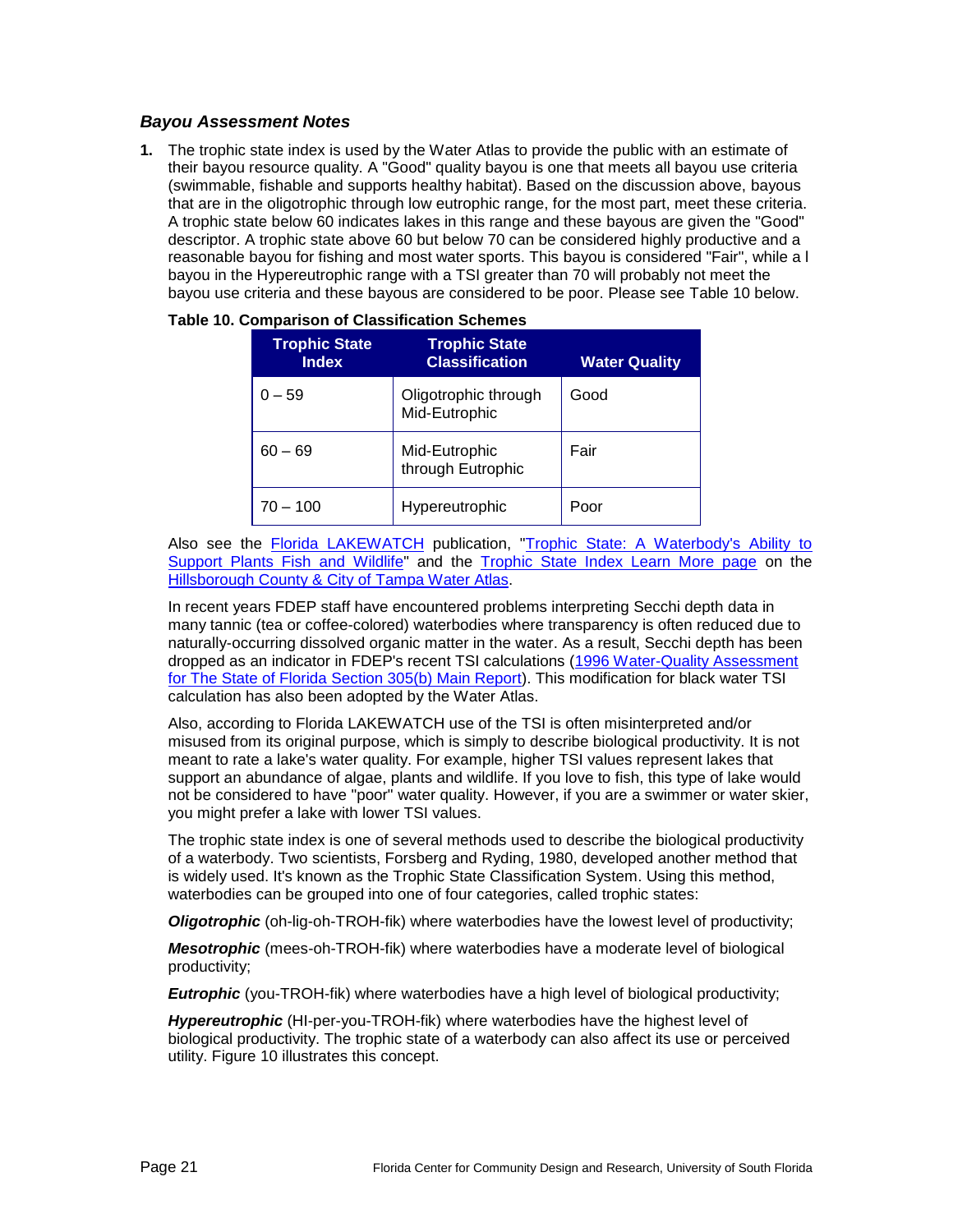

**Figure 10. Tropic States**

- <span id="page-21-0"></span>**2. Wide Area Augmentation System** (WAAS) is a form of differential GPS (DGPS) where data from 25 ground reference stations located in the United States receive GPS signals form GPS satellites in view and retransmit these data to a master control site and then to geostationary satellites. The geostationary satellites broadcast the information to all WAAScapable GPS receivers. The receiver decodes the signal to provide real time correction of raw GPS satellite signals also received by the unit. WAAS-enabled GPS is not as accurate as standard DGPS which employs close by ground stations for correction, however; it was shown to be a good substitute when used for this type of mapping application. Data comparisons were conducted with both types of DGPS employed simultaneously and the positional difference was determined to be well within the tolerance established for the project.
- **3.** The three primary aquatic vegetation zones are shown below:



**4.** A lake is **impaired** if: "For the purposes of evaluating nutrient enrichment in lakes, TSIs shall be calculated based on the procedures outlined on pages 86 and 87 of the State's 1996